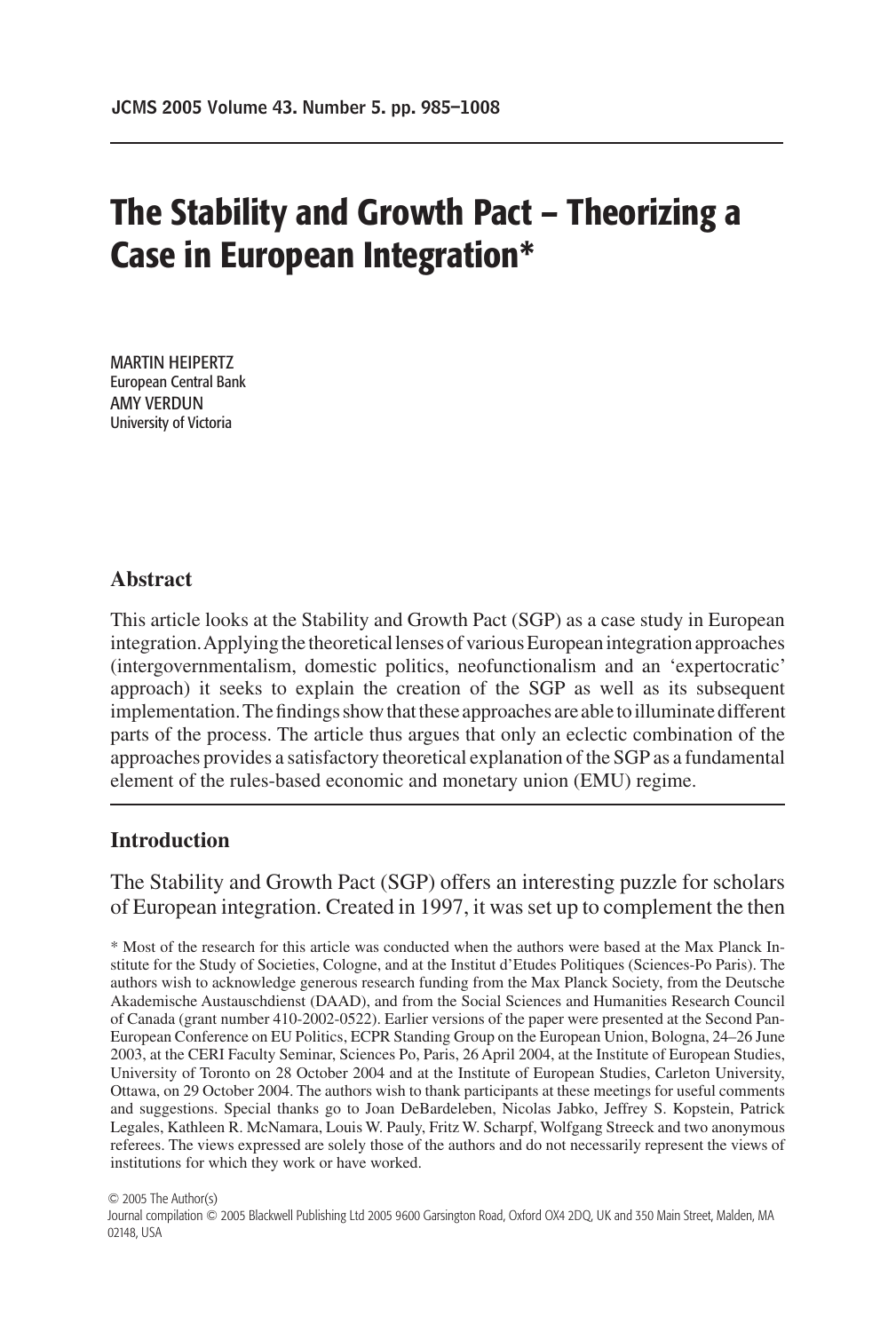approaching creation of economic and monetary union (EMU). The Treaty establishing a European Community (TEC), signed at Maastricht in 1992, listed clear criteria for joining EMU but contained only general provisions to secure the maintenance of low budgetary deficits once the euro was introduced (for an analysis of the origins of the SGP, see Heipertz and Verdun, 2004a). The SGP represents a specification of these rules.<sup>1</sup> Member States are to keep their budgetary deficits below 3 per cent of gross domestic product (GDP) or eventually face sanctions. The puzzle is, why did sovereign Member States agree to submit themselves to such far-reaching rules? The SGP has become interesting for scholars beyond its initial creation as it attracted controversy after the Council of Ministers of Economic and Financial Affairs (Ecofin) in November 2003 decided to suspend the pact temporarily. This decision was scrutinized by the European Court of Justice, and led to a painstaking reform exercise in the first half of 2005.

Political scientists have applied various theoretical approaches to explain the phenomenon of European integration. Using four of these approaches, this article asks the question, how can they explain the creation of the SGP and its (non-)application? The four most promising theoretical approaches are presented below. The conclusion is that only an eclectically constructed combination of their explanations provides a satisfying account.2 Two of the European integration approaches chosen derive from international relations (IR) (i.e. intergovernmentalism and neofunctionalism); the other two approaches (i.e. domestic politics and ideational approaches) draw on comparative political economy (CPE). Together they provide a thorough understanding of the creation and demise of the SGP. They each explain parts of the puzzles mentioned above, namely the questions of sovereignty for IR scholars and the treatment of institutions and of the content of policy for CPE scholars (cf. Caporaso,

|              | <i>International Relations</i> | Comparative Political Economy |
|--------------|--------------------------------|-------------------------------|
| <b>State</b> | Intergovernmentalism           | Domestic politics             |
| Non-state    | Neofunctionalism               | Experts/ideas                 |

Table 1: A State *v*. Non-state Continuum

*Source:* Authors' own data.

<sup>1</sup> The article uses the term Stability and Growth Pact (SGP), even though that title was adopted only at the Dublin summit in 1996. Before that time the term 'Stability Pact' was used. The SGP in legal terms comprises only Council Regulations 1466/97 and 1467/97, as well as a resolution of the European Council of 16 June 1997 and, following the reform of 2005, Council Regulations 1055/105 and 1056/105. However, the term SGP is commonly used in a way that additionally comprises the Treaty base, i.e. Articles 99 and 104 TEC.

<sup>2</sup> For earlier work on EMU and eclecticism in theoretical understanding, see Verdun (2000a, 2002).

© 2005 The Author(s) Journal compilation © 2005 Blackwell Publishing Ltd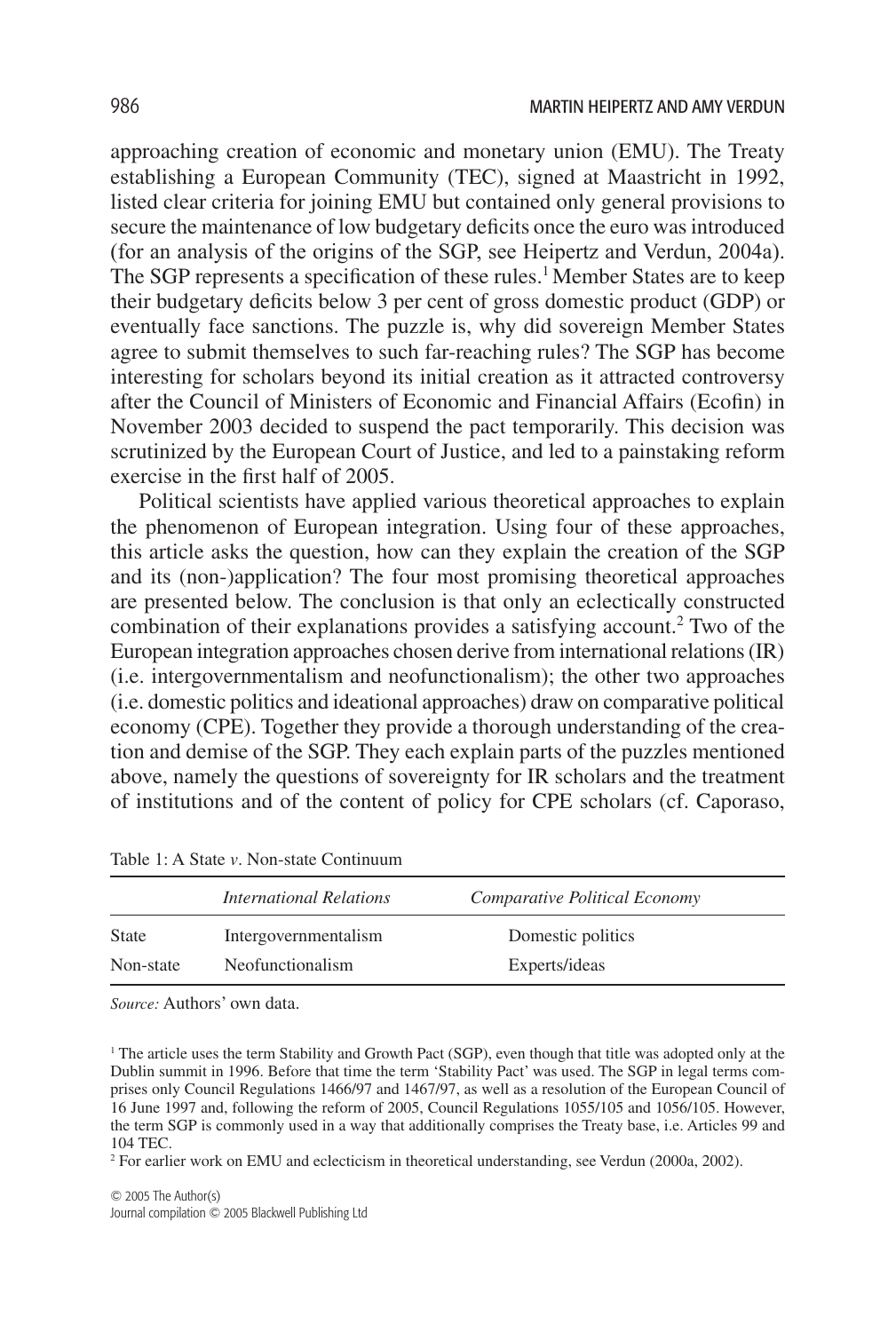#### THE SGP – THEORIZING A CASE IN EUROPEAN INTEGRATION

1996; Risse-Kappen, 1996). The approaches represent the extremes of a 'state versus non-state' continuum as illustrated in Table 1. The non-state approaches typically focus on the role of non-political (e.g. ideational or technocratic) factors, whereas the state perspective centres on conceptions of power-political relations between governmental actors and structures.

Hence, this article examines the case of the SGP through the lenses of these four theoretical approaches to European integration. The aim is to give a thorough and theoretically rich analysis of the case whilst examining the usefulness of the four selected theoretical approaches. The research focuses predominantly on the following actors: national governments, central banks, experts within ministries and central banks, the Monetary Committee  $(MC)<sup>3</sup>$ and the European Commission. The study draws heavily on Germany and France, Germany being the initiator and main mover, France being the most influential force in opposition to Germany (and thereby 'spokesperson' for several others). The adoption of the SGP was conditional on an agreement between France and Germany.<sup>4</sup> As regards the implementation of the SGP, France and Germany – while no longer holding the same degree of influence over specific outcomes – were still able to shape events according to their national interest.

The structure of the article is as follows. The first four sections analyse the case through each of the four theoretical lenses: intergovernmentalist, domestic politics, neofunctionalist and experts/ideational approaches. In each of these sections the article focuses on the aspect of the case that the respective approach discusses best and reflects on where the approach falls short. The final section concludes with a plea for eclecticism in the theoretical appraisal of European integration.

<sup>&</sup>lt;sup>3</sup> Since the creation of EMU, the Monetary Committee has been renamed the Economic and Financial Committee (EFC); the Monetary Committee consisted of representatives of the central banks and of Member States (mostly ministries of finance).

<sup>4</sup> Of course all Member States played an important role one way or another. However, a complete discussion of their contribution is beyond the scope of this article. As part of a larger research project empirical data were systematically collected on all Member States (through the use of questionnaires). One of the results is that actors agree that Germany and France were the two crucial countries. Furthermore, 40 face-to-face interviews were held with key informants based on a semi-structured set of ten questions. The persons interviewed included political actors at ministerial and state secretarial level and officials in the ministries of finance, as well as in the central banks of Germany, France and the Netherlands, officials of the European Central Bank, the European Commission, former as well as present members of the MC (now the EFC), and a number of outside experts who have been closely following the developments of the SGP. The study also draws on a variety of other sources: media coverage of the SGP, internal memos, formal public documents, and academic analyses (for an unpublished draft version, please see Heipertz and Verdun, 2004b).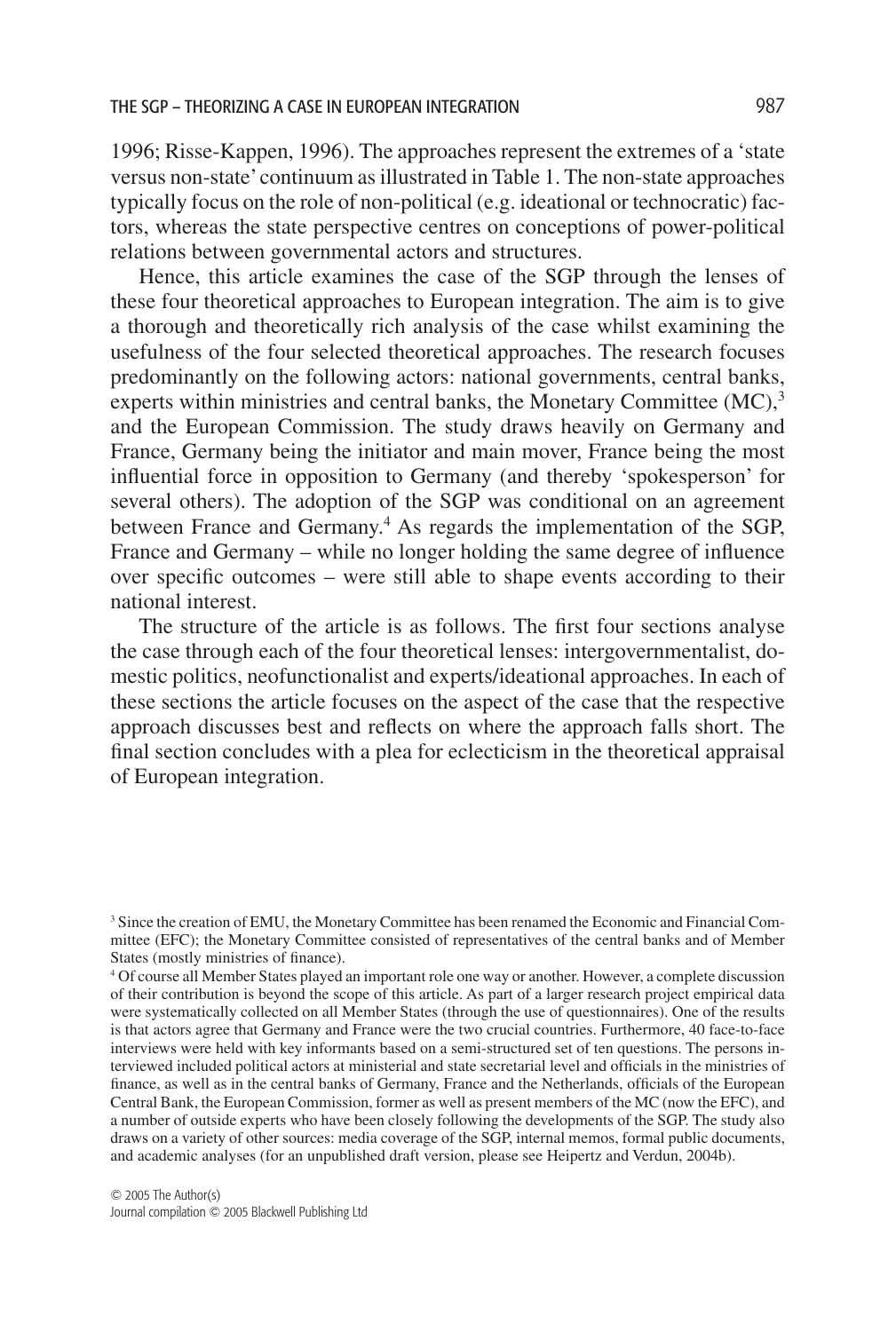## **I. States, Intergovernmentalism and Negotiating the SGP**

An intergovernmentalist explanation of the SGP focuses on the role of Member State governments and emphasizes their aim to secure national interests. Drawing on intergovernmentalist and realist analyses of EMU (Garrett, 1994; Grieco, 1995; Moravcsik, 1998), one can identify Germany and France as the two most important actors who dominated the negotiations and on occasion even determined the crucial features of the outcome between themselves.<sup>5</sup> Germany held an asymmetrically strong power position on this issue due to the fact that it was giving up *de facto* monetary leadership. On this basis the SGP was declared of crucial national interest in Germany. France was not only the obvious 'other' major country, but can be seen as representing the positions (i.e. reservations) of a number of other countries. Therefore, the Franco–German exchange is at times equivalent to a sub-set of the negotiations.<sup>6</sup>

Germany's interests consisted of trying to reduce the chance of having excessive deficits in EMU. Its strategies were first, to obtain an international treaty, dubbed a 'fiscal Schengen'. That proving impossible, Germany aimed for strengthening the existing provisions in the Maastricht Treaty. In particular, the German negotiators sought to obtain numerical definitions of a 'severe recession', automatic financial sanctions, and a short time-frame for the application of the excessive deficit procedure (EDP). They thereby wanted to reduce radically the scope for political discretion within the system. The French government's interests consisted of keeping EMU on track, while retaining as much political leverage as possible. The strategies to obtain this leverage were to accommodate some of the German concerns in principle, whilst aiming at largely maintaining the degree of imprecision present in the Maastricht Treaty.

For intergovernmentalists, the relevant mechanism of decision-making on these matters is an institutionalized form of inter-state bargaining. It takes place predominantly in two arenas, namely at the European Council meetings of the heads of state and government (summits) and at Ecofin Council meetings.

## *The European Council*

Having received the first Ecofin report on the SGP, the Florence European Council in June 1996 generally endorsed proposals contained in it. However,

 $5$  This assumption was checked in interviews and a question posed in the questionnaire (Q21). The interviewees/respondents agreed that these Member States were the most important on this matter. Note, however, that the Commission and the Bundesbank were also seen as important actors.

<sup>6</sup> *C'est un problème franco-allemand … Mettez-vous d'accord entre vous et nous accepterons votre solution*  ('It is a franco-german problem … Agree between yourselves and we will accept your solution.') (Delegation member of the Dublin summit, quoted in Milesi, 1998, p. 145).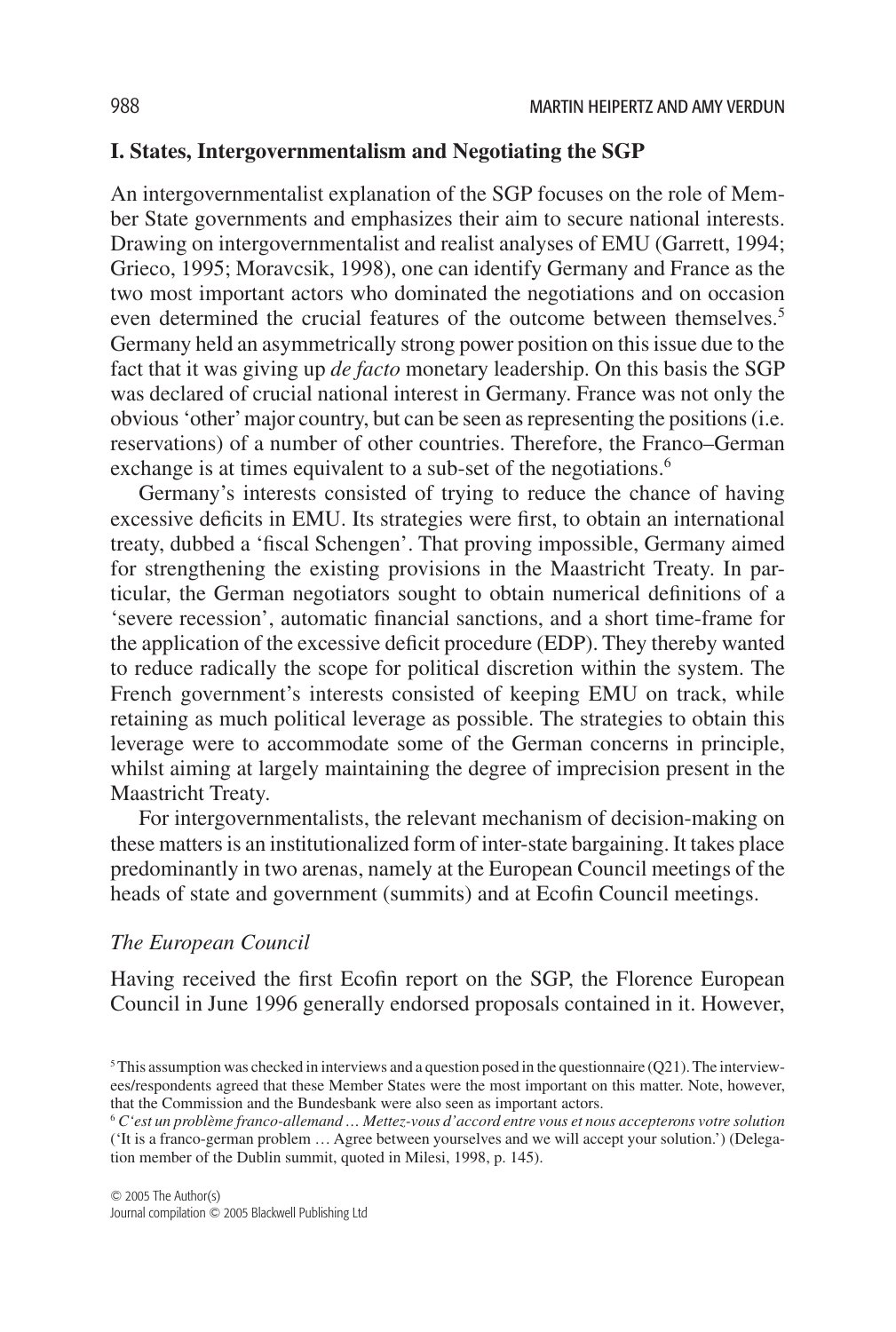there was a first instance of disagreement on open issues: the automatic sanction mechanism, the size of the financial sanctions, and the question of how to define 'exceptional circumstances' under which it would be permitted to run a deficit over 3 per cent. These issues were all eventually settled at lower levels of decision-making, except the issue of what constitutes a 'severe recession' as the main category of an 'exceptional circumstance'.7 As the 12–13 December 1996 Dublin Ecofin Council was unable to define the lower boundary of the definition, the final deal was struck personally between the German Chancellor and the French President. Kohl and Chirac met at 0.75 per cent, right in the middle of the points defended by their respective finance ministers. The 0.75 compromise is of interest to an intergovernmental analysis in that it shows the power-political struggle that took place. The choice of 0.5 or 1.0 was not made on economic grounds. The matter, though seemingly technical, became highly symbolical and contentious and ended in a political compromise to ensure that neither side risked losing face. The SGP was finally endorsed by the Amsterdam European Council in June 1997 (after a change of government in France). The package deal in Amsterdam consisted of the incoming French Prime Minister Jospin accepting the SGP whilst Kohl agreed to the inclusion of an employment chapter in the Treaty and the inauguration of a euro area meeting of ministers of finance, later the 'Eurogroup'.8

## *The Ecofin Council*

Waigel's proposal was informally discussed bilaterally as well as in the Ecofin Council months before it was officially tabled in December 1995. There was broad agreement on the principle to strengthen the budgetary regime as defined by the Maastricht Treaty, but strict opposition to the idea of an intergovernmental treaty that would imply automatic sanctions. Most countries were concerned that the German move in reality was designed to erect additional barriers to entry into monetary union beyond the convergence criteria (Stark, 2001). At an early stage Waigel therefore endorsed the principle of developing the project in the form of secondary legislation that would be based on the Maastricht Treaty, which meant that EMU would not be renegotiated. By dropping one of his initial demands, he obtained agreement on initiating secondary legislation along the lines of his proposal. The restrictions and contingencies of the

7 The compromise solution to the question of how to define a 'severe recession' became known as the 'Wicks box' (named after the MC chairman). It was to have upper and lower boundaries in which Ecofin would have discretion to decide whether the recession was 'severe'. There was agreement on the upper boundary (a GDP contraction by 2 per cent or more), but the lower boundary had not yet been agreed on. It lay somewhere between 0.5 per cent (the French preference) and 1.0 per cent (the German preference).

<sup>8</sup> Milesi (1998) and a participant at the Amsterdam summit, interview with the authors, 10 December 2003. Note that all interviewees and respondents to the questionnaire agree with this analysis: Q34 'The renaming from 'Stability Pact' to 'Stability and Growth Pact' was a cosmetic concession to France' (true/false).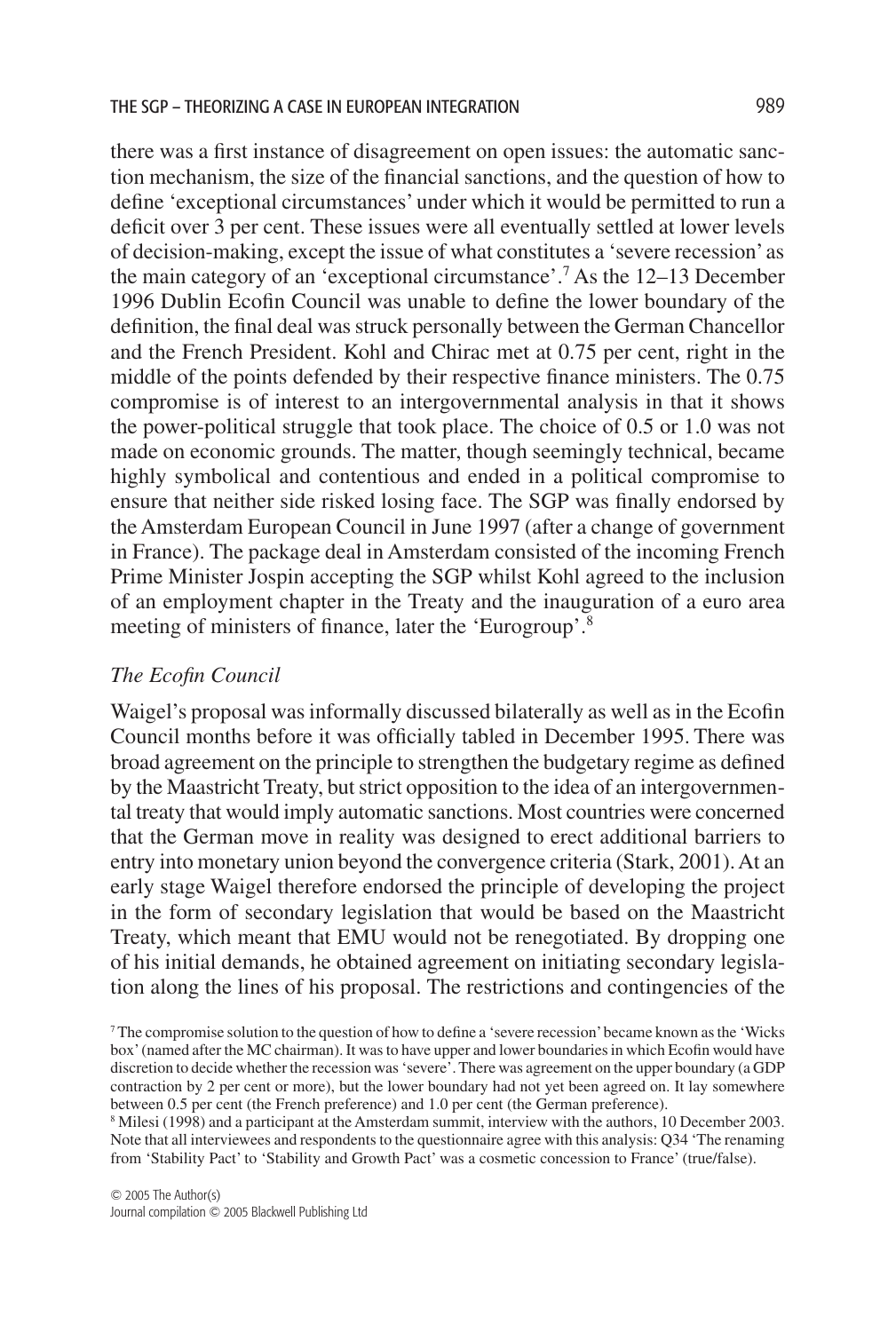Maastricht framework had thereby become determining factors in designing the SGP.

Based on the work of the MC, Ecofin presented an interim report to the European Council in Florence which defined the 3 per cent reference value of the Maastricht Treaty as an absolute ceiling that was to be secured through sanctions unless exceptional circumstances prevailed. It restated the aim of budgetary balance in the medium term. The interim report also announced the design of a preventive surveillance mechanism and resolved to amend the structure of the EDP as laid out in the Treaty with the aim of speeding up the decision-making sequence. The open questions were sent back to the MC.

Waigel increased the stakes through conducting another round of bilateral talks on the need to achieve an SGP if Germany was to proceed with EMU. An informal Ecofin meeting in Dublin on 20–22 September 1996 failed to make progress beyond agreement in principle. Three major issues were still unresolved: firstly, a mechanism for the automatic imposition of sanctions; secondly, the definition of a 'severe recession' that would constitute an exemption from the definition of an excessive deficit; and, thirdly, the size of the financial fines. Each time the Germans wanted stricter rules, whereas the French preferred keeping more political lenience in the system.

The Ecofin meeting in the first week of December 1996 brought agreement on the size of the sanctions as well as on the time-frame for the EDP. However, to discuss the remaining issues an additional Ecofin took place in parallel to the European Council in Dublin on 12–13 December 1996. The question of how to secure a self-commitment of the discretionary Council that would ensure 'quasi-automatic' sanctions and how to define 'severe recession' as an exemption from the definition of excessive deficits remained unclear. Furthermore, France had developed a growing preference for obtaining some concession that would signal that stability would not come at the expense of economic growth, which is why the word 'growth' was added to the title of the Pact.

At this later Ecofin meeting Germany demanded a strict, numerical definition of 'severe recession' without Council discretion on the implementation of the EDP. Other Member States wanted either a looser definition or Council discretion. The objection to the German position was that sovereignty should not be eroded further (Stark, 2001). Germany accepted that the self-commitment be framed in a legally non-binding resolution rather than a regulation, but insisted on a quantitative and unambiguous definition of 'severe recession'. The talks were interrupted for bilateral meetings between the French and German ministers of finance. At the very critical stand-off in Dublin, virtually any Franco–German compromise was sure to find acceptance within the entire group of Ecofin ministers who simply wanted a result (which eventually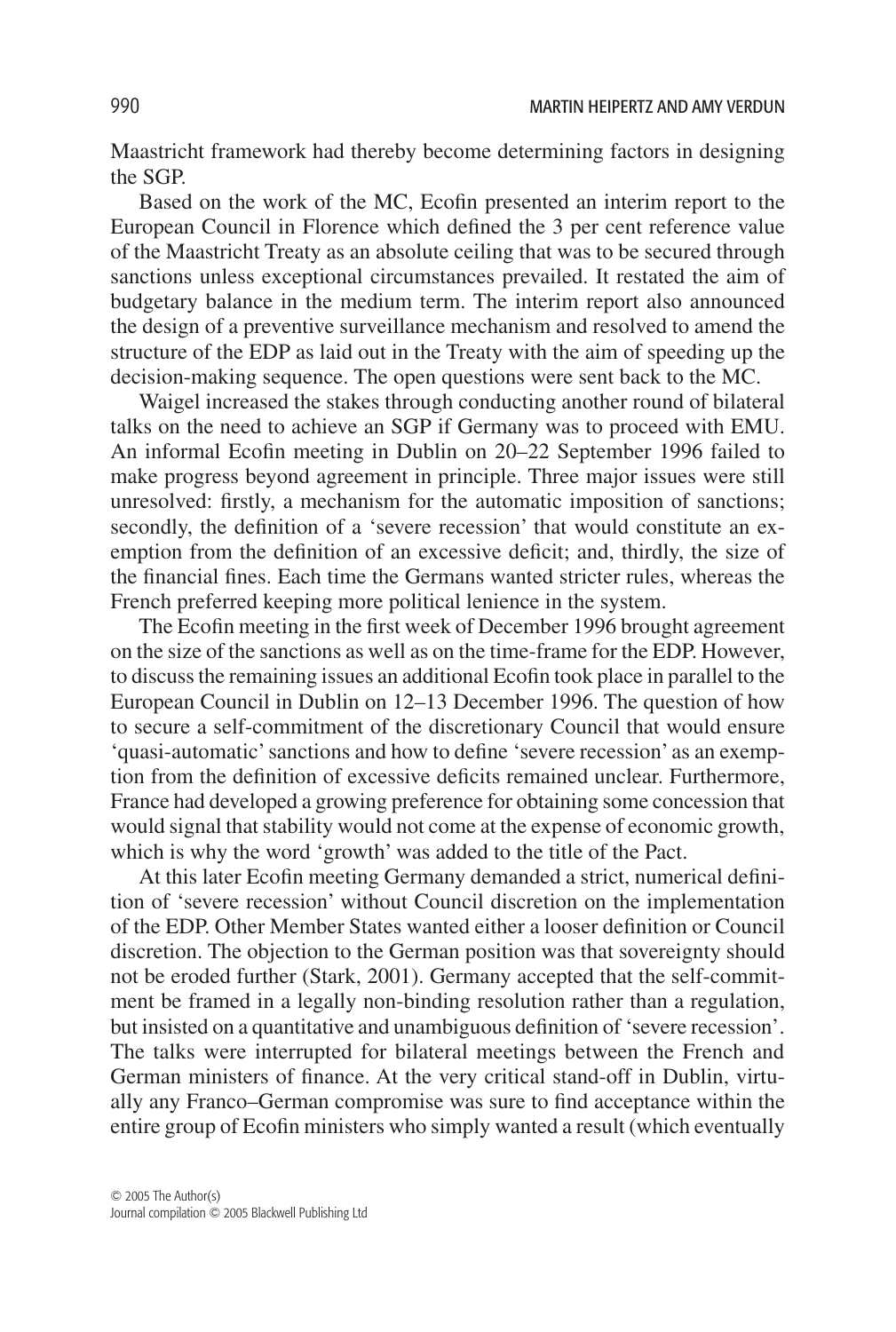happened, as was already referred to above, with Kohl and Chirac settling the issue at 0.75 per cent).

In the end the German government succeeded in a number of areas. It secured the strengthening of the provisions on budgetary deficits laid out in the Maastricht Treaty. It increased the likelihood of sanctions, shortened the timeline to their application and achieved a numerical definition of a recession that would warrant deficits beyond 3 per cent. However, it had to make substantial concessions in the form of maintaining ultimate political discretion for Ecofin. With the benefit of hindsight, one can argue that neither France nor Germany thought that a majority of Ecofin ministers in the Council would try to circumvent the rules – as eventually occurred on 25 November 2003. Nor less did anybody at the time expect that the authors of the rules would be the first to breach them.

Turning to that controversial Ecofin decision to hold the SGP in abeyance, the intergovernmental approach would offer the following analysis. The German federal government did not want to be punished for its budgetary deficit and did not want to move closer to having sanctions imposed. In the short run, the EDP would have forced the German government to make further budgetary cuts during a highly protracted domestic situation. Schröder's Social-Democratic government judged that it was in its immediate interest to suspend the procedure. The French were in support of the Germans, partly due to a principled objection to a strict SGP, and partly because they also welcomed stopping the process that brought possible sanctions closer. Together, the two countries dominated the Ecofin decisions and orchestrated a blocking coalition against the Commission proposal to advance the procedure. The governments of Austria, Finland, the Netherlands and Spain were opposed to the Franco–German move, but were unable to mount a sufficiently large opposition in support of the Commission.9

Wrapping up the intergovernmental analysis, one sees that the origins and the creation of the SGP underline the importance of relative power of the Member States, showing how their preferences shape the outcome. The approach focuses on the European Council and the Ecofin Council as arenas where these decisions are settled. The intergovernmental approach serves to clarify the interaction between the most powerful actors at this highest level of decision-making. For the more subtle issues, the details, as well as for an understanding of the origins of the SGP, different approaches should be adopted, such as a domestic politics approach, to which the article now turns.

<sup>9</sup> Official of the Dutch Ministry of Finance, The Hague, 1 December 2003, interview with the authors.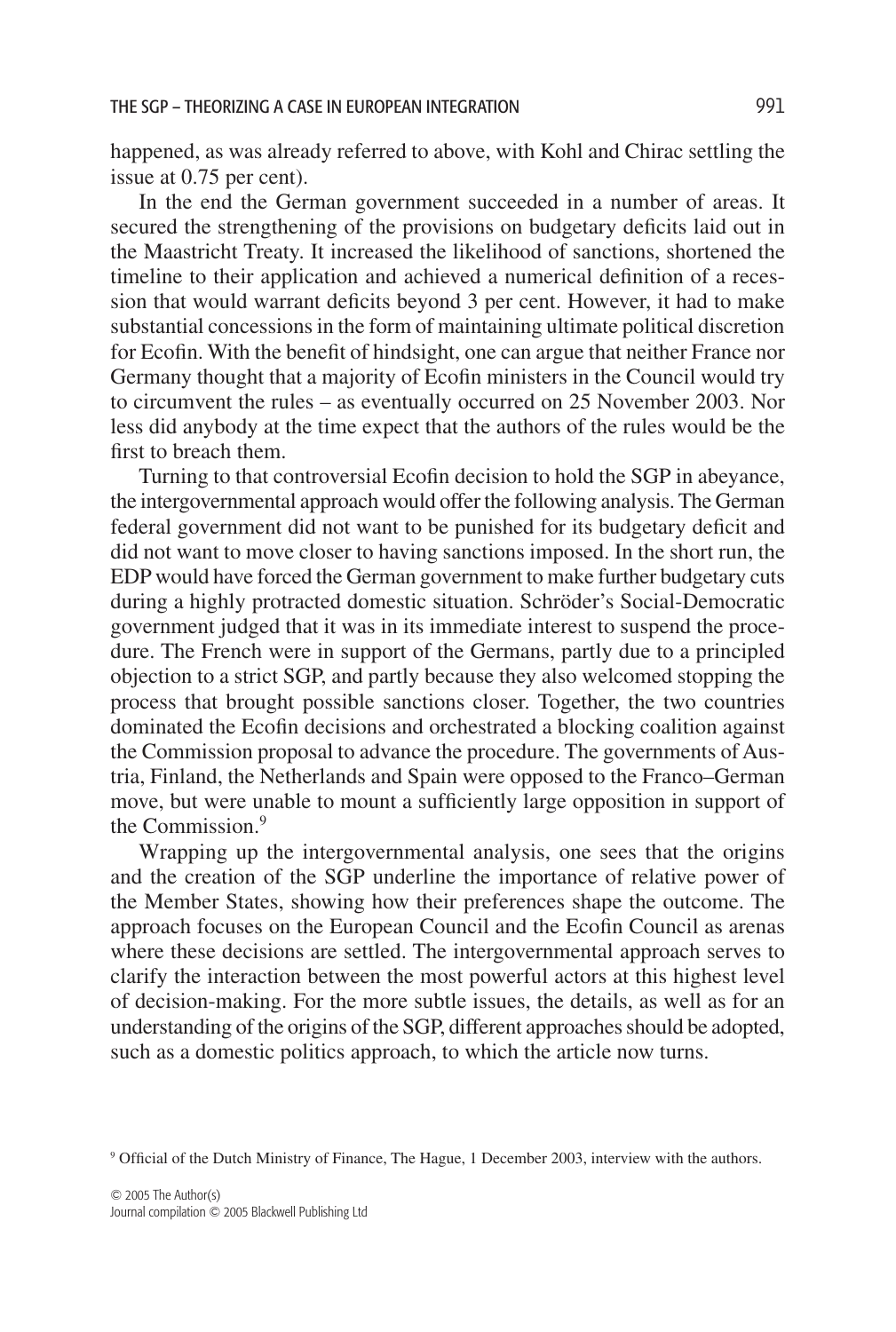# **II. Opening the Box: Domestic Politics and the SGP**

A domestic politics approach scrutinizes the internal situation of the relevant governments in their respective countries: here, Germany and France. Based on the studies that incorporate a domestic politics perspective of EMU (Dyson and Featherstone, 1996; Martin, 1994; McNamara, 1994; Sandholtz, 1993; Young, 1999) important strong domestic actors can be identified: above all, political parties (in government and opposition) and the central bank. Other actors (parliaments, trade unions, etc.) were influential in EMU and the SGP only insofar as they succeeded in influencing public opinion and national governments.

Besides the federal government, the relevant German domestic actors in the creation of the SGP were the Bundesbank and the Social Democratic Party (SPD), which was in opposition at the time. The interest of the government was to hold on to power while achieving EMU as a major advancement of European integration despite mounting public resistance. The goal of the German opposition party was to undermine the government through stirring up public opinion with the image of an unsound EMU. The aim of the Bundesbank was to improve the stability orientation of EMU by strengthening its fiscal regime (Heipertz, 2001).<sup>10</sup>

The interest of the French government was to hold on to power while achieving EMU as a way to rein in the monetary rule of the Bundesbank and at the same time acquire a global reserve currency. The interest of the French opposition parties was to undermine the government through suggesting to the public that EMU amounted to a 'German dictate' on fiscal rigour that would worsen the unemployment situation.

The Bundesbank had been exerting pressure to strengthen the fiscal provisions of EMU since the adoption of the Maastricht Treaty (Deutsche Bundesbank, 1992). It enjoyed considerable public prestige in Germany and traditionally had a strong voice on economic policy. There were three reasons why Bundesbank criticism of the Maastricht Treaty was particularly influential. The first is the 1993 verdict of the German Constitutional Court, which stated that the Maastricht Treaty was constitutional as long as EMU did not endanger economic stability (BVerfG 89, 155, 12 October 1993). Second, the Bundesbank had a strong influence on public opinion. Third, the bank was to be consulted in 1998 on the European Council's selection of countries that were to enter stage three of EMU in 1999. A strengthened fiscal regime would make it easier for the Bundesbank to accept Belgium and Italy in the common currency.

<sup>&</sup>lt;sup>10</sup> We do not subscribe to the view that the aim of the Bundesbank was to jeopardize the EMU project altogether.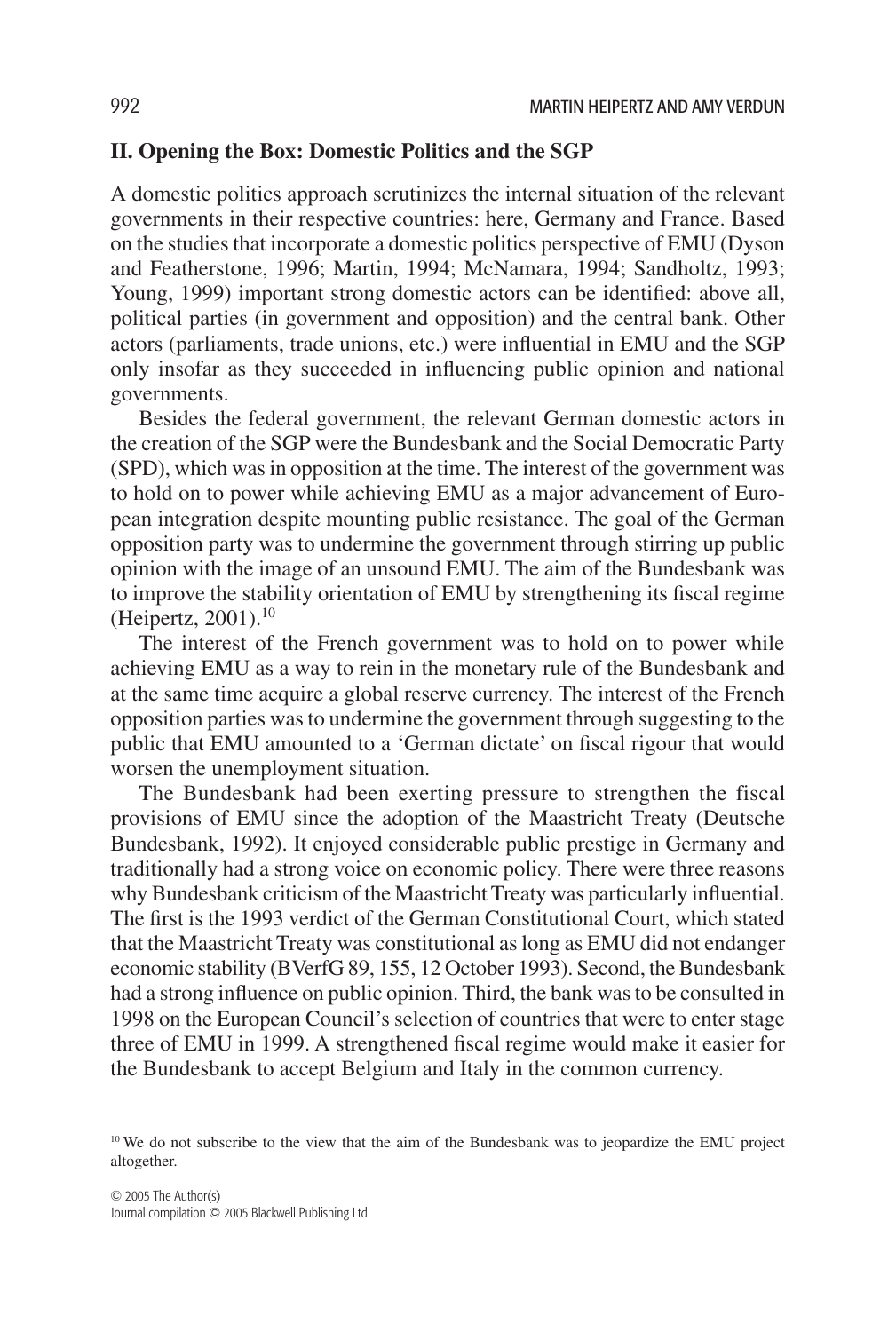#### THE SGP – THEORIZING A CASE IN EUROPEAN INTEGRATION

The public debate on additional demands for strict rules that surfaced in Germany in 1995 was strategically engineered by the Bundesbank via a federal banking association.<sup>11</sup> The debate picked up in the course of 1995 and became part of the larger theme of growing public resentment in Germany against EMU.12 The opposition party SPD tried to appropriate the topic in the context of the parliamentary debate on the annual budgetary law (Scharping, 1995). Finance Minister Theo Waigel experienced additional pressure within his own CSU party. Bavarian Prime Minister Edmund Stoiber contended with Waigel on CSU leadership and was running on an anti-EMU platform (*Frankfurter Allgemeine Zeitung*, 4 November 1995) .

The combined effect of political pressure from within the CSU and from the SPD opposition had built up such momentum that the SGP initiative was urgently needed as an excursion for the beleaguered Kohl government. The escalation explains the speed with which Waigel's services had to produce the text of his initiative. The deliberations had been going on informally for months, but the first actual policy document was written within a couple of weeks, partially on the basis of an academic discussion paper (Lehment and Scheide, 1995). A shorter and more concrete English version of the proposal was faxed to Ecofin ministers on the eve of Waigel's appearance in the Bundestag.<sup>13</sup> Hence, in order to understand the emergence and timing of Waigel's initiative in November 1995, one needs to place it in the context of the party political dynamics in Germany at the time. The German government turned to amending EMU in a way that satisfied domestic needs.

The sway of domestic politics on the SGP in Germany is paralleled, albeit to a lesser degree, by the influence that the French domestic electoral cycle had on the negotiations. President Chirac based his political platform on the concept of *une autre politique* which implied moving away from the restrictive stance associated with Edouard Balladur. However, he had his Prime Minister Alain Juppé *de facto* retain the strict policies pursued before, also in view of meeting the convergence criteria by the 1997 deadline. The public felt betrayed. In addition, the government was confronted with low growth and rising unemployment. The public identified the unemployment problem as being caused by the conservative government's stance on fiscal austerity and structural reform; projects that in the public eye were associated with EMU. Rather than being seen as giving in to a German dictate on fiscal discipline, the

<sup>11</sup> *Handelsblatt,* 9 May 1995, and telephone conversation with an official of the *Bundesverband der Volksbanken und Raiffeisenkassen*, 4 November 2003.

<sup>&</sup>lt;sup>12</sup> Sixty-five per cent of the German public was opposed to a single currency in the first half of 1995 (Commission, 1995). This figure is confirmed by a German study, where 67 per cent of the respondents were opposed to EMU in March 1995 (Allensbacher Archiv, 1995).

<sup>&</sup>lt;sup>13</sup> Officials in the German Ministry of Finance, interviews with the authors, 19 and 23 June 2003.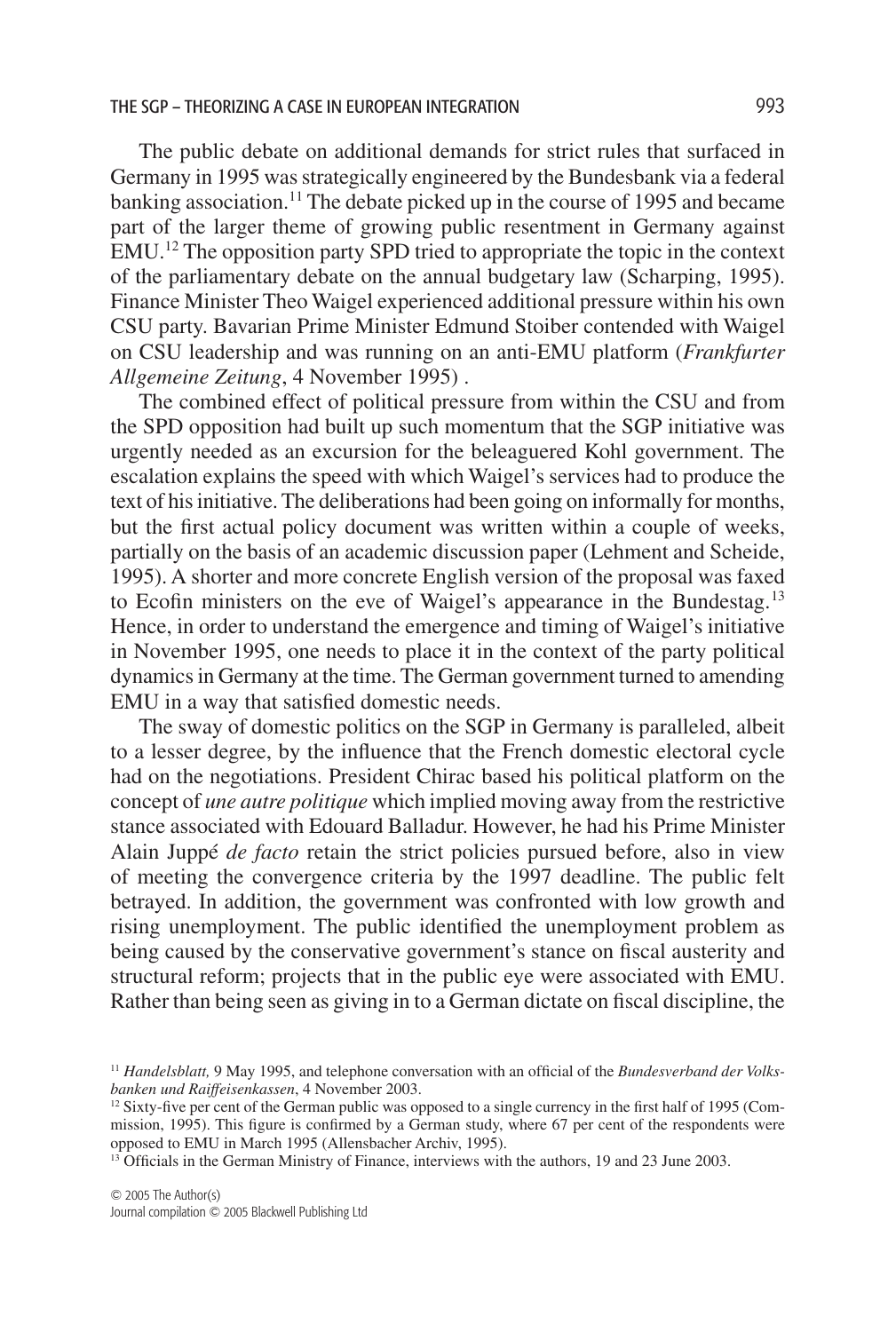French government attempted to portray the SGP as an instrument for growth. This is why it was keen to include the word 'growth' in the Stability Pact.

The accumulated effects of the austerity measures would be felt most in 1998, the year of the next general elections. In order to pre-empt this situation, and given the weak state of the socialist party, Chirac decided to hold early elections. An unanticipated change of government, however, took place in June 1997. The incoming Prime Minister, Lionel Jospin, had been voted into office on a platform of reviving growth and boosting employment at the expense of fiscal rigour. Jospin had also promised to renegotiate the SGP and to reverse the 'ultraliberal excesses of EMU' (*Agence France Presse*, 30 May 1997). The new French government hinted it might veto the creation of the SGP – it was obviously important to obtain some bargaining successes that could be 'sold' domestically. Germany signalled that touching the SGP compromise would cause a major disruption of the EMU process. France retreated and instead requested additional measures that would embed the SGP in a growth-oriented framework. It proposed to institutionalize an informal meeting of EMU ministers of finance (which later became the Eurogroup). In addition, the government obtained (a largely cosmetic) concession in the form of the employment chapter in the Amsterdam Treaty. Just as in changing the name of the Pact, this minor triumph was portrayed to the domestic audience as a considerable bargaining success.

In sum, the German government achieved its aim of having some kind of stability agreement adopted that would appease the Bundesbank and prevent EMU from being derailed through public resentment. The SGP represented a solution that from its point of view constituted only the absolute minimum requirements for accepting a large group of countries (which would include Belgium and Italy) into stage three of EMU (Deutsche Bundesbank,1998). It also pre-empted the SPD from appropriating EMU for electoral purposes.

The conservative French government did not manage to hold on to power in 1997, partially because the opposition succeeded in portraying it as being subservient to excessive German demands for fiscal rigour. However, the conservative and socialist governments in turn did remove the final obstacle on the way to EMU, the long-standing strategic priority of French politics in Europe.

As stated above, the SGP was not applied to the letter. In 2001, the Council failed to issue early warnings to Germany and Portugal. The explanation is again one of German domestic politics. Chancellor Gerhard Schröder feared the negative effect that a 'blue letter' from Brussels would have in the approaching election. A domestic politics approach also sheds light on the decision on 25 November 2003 to suspend the EDP. In both Germany and France, the governments had made promises to the electorate that were not in line with the SGP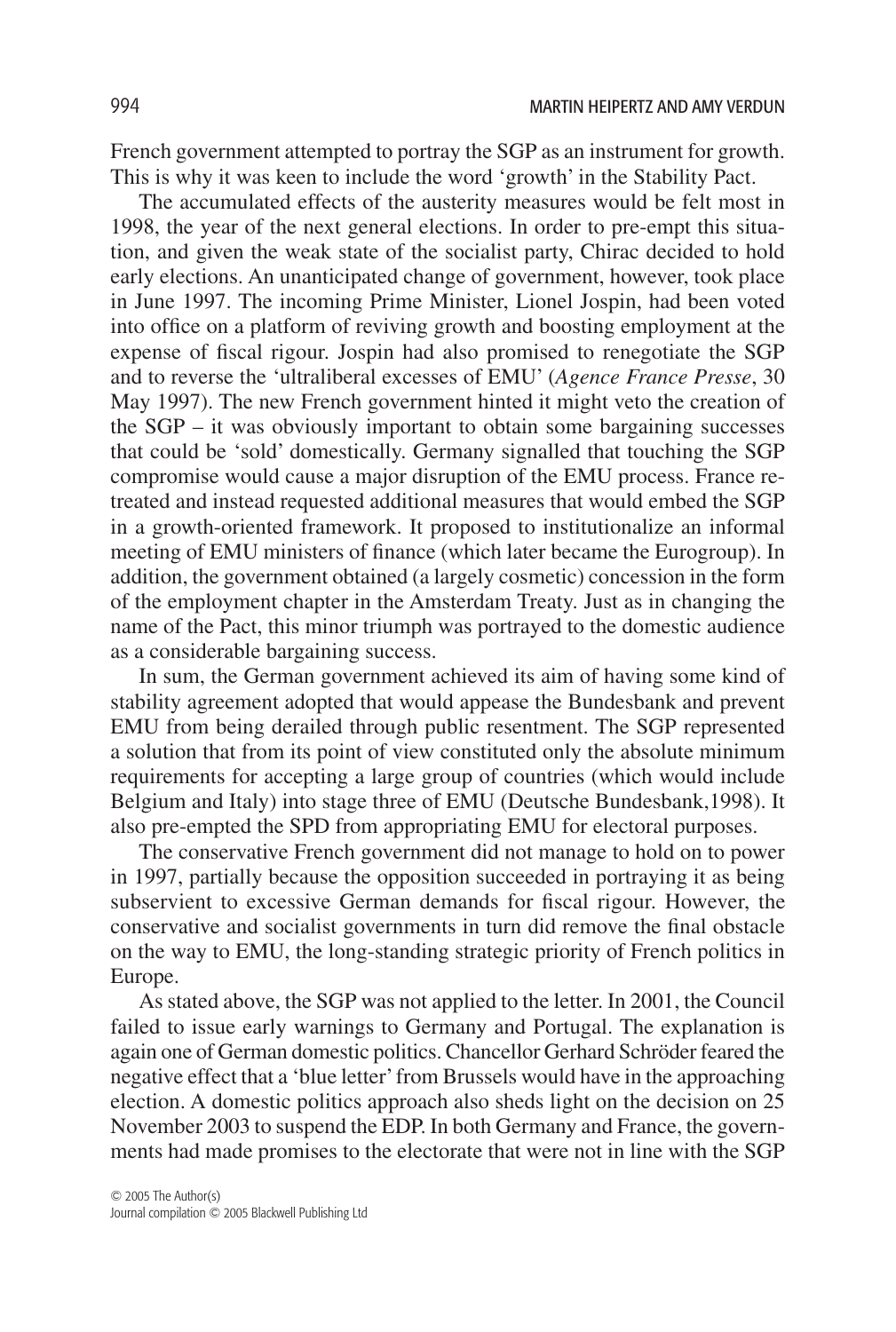– predominantly tax cuts. Having broken his promises on tax cuts before, Chirac this time decided to go ahead, arguing that they were a necessary complement to pension reform. Schröder's already difficult domestic situation deteriorated in the autumn of 2003, as he was also implementing major structural reforms (in the areas of taxation, health, pensions and labour markets) against growing public unrest.14 The tax cuts, as well as the reform measures, were planned to be financed partially through a larger deficit and partially through cuts in subsidies – both of which also had to be accepted by the opposition. In this situation, the government found it impossible to accept further cuts from Brussels, notably at a time when the Commission was putting forward proposals for an increase in the EU budget. A strict application of the SGP in November 2003 would have implied a loss of face domestically and put oil on the fire of the opposition. Potential sanctions could have eventually become a concrete possibility in 2006 – which would have been an election year.

Summarizing, a domestic politics approach explains a number of important moments in which internal political dynamics played a crucial role in shaping the origins as well as the application of the SGP. It allows us to understand the German motivation and particularly the timing of the SGP initiative as a reaction to the opposition's capitalizing on criticism from the Bundesbank and negative public opinion. The approach also explains why the Bundesbank (via public opinion) played an important role in the process. The domestic situation of the French government explains the emphasis on rhetorical references to growth (especially in the title 'Stability and *Growth* Pact') and the linkage of the SGP to the employment chapter in the Treaty, as well as the idea of creating a Eurogroup in the future. The fact of obtaining concessions in a domestically pertinent area is crucial, not so much the actual content of those concessions. The domestic politics of Germany in the autumn of 2003 largely explains that country's willingness to spearhead a blocking coalition against the EDP. The degree to which a domestic issue becomes important at the European level seems to be a function of the (relative) power of the country and the domestic salience of the issue (which includes the relative power of the domestic actors). Yet the approach falls short of a complete explanation of the SGP. The following section will take up the idea that the Pact was designed in such a way that it would address the functional implications of the Treaty.

<sup>&</sup>lt;sup>14</sup> The constitutional design of the German Federal Republic implies that he needed to co-operate with the political opposition, which had a majority in the second chamber and could thereby veto his reform agenda (see Scharpf, 1988, for an account of the 'decision trap' in German federalism).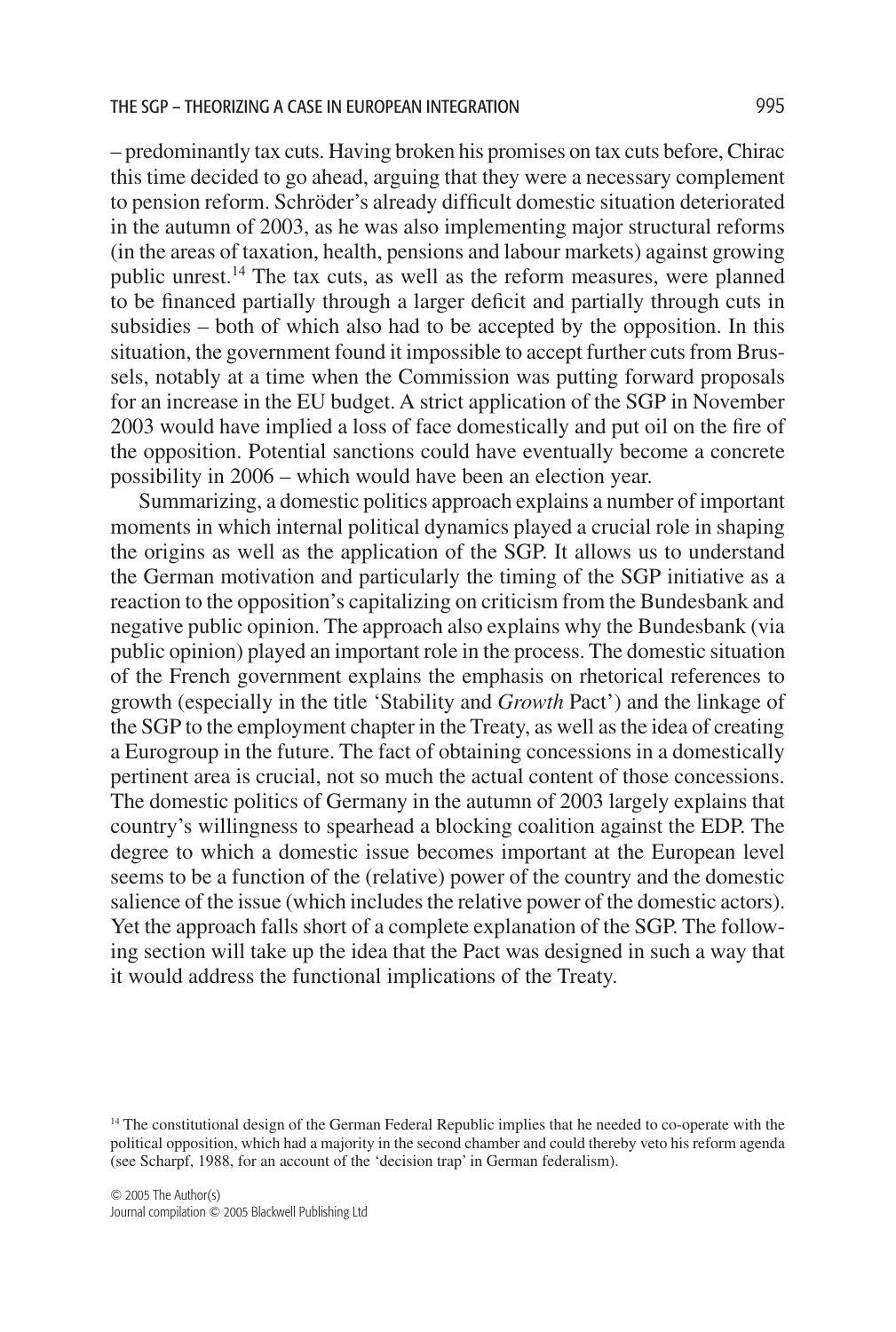## **III. A Functional Logic behind the SGP**

A neofunctionalist approach puts the analytical emphasis on EMU features and intrinsic reasons for hardening the fiscal regime. These reasons exist independently of national interests or the role of domestic actors. The relevant actors now are supranational institutions such as the Commission. Socialization takes place in these bodies, which allows their members to work beyond the lowest common denominator that a mere intergovernmental bargaining would envisage. The Commission played a considerable role and successfully pursued its own (functional) agenda to turn the SGP into a device for economic policy co-ordination geared towards a target of budgetary balance.

 'Spill-over' is the neofunctionalist mechanism for integration. It implies the extension of co-operation into neighbouring fields as a natural consequence of integrating a particular policy area and corresponds to what the first Commission President Walter Hallstein (1979) called *Sachlogik*. For the purpose of the SGP the two most important forms of spill-over are functional and political. The former was prevalent in the form of the economic implications of EMU, as well as through the legal framework of Maastricht. Also political spill-over was implicitly present. If one advances integrative measures in the area of budgetary policies, one should be willing to transfer some sovereignty to a new supranational institution or at least subscribe to rules at the European level.

#### *Economic Spill-over*

Installing a centralized monetary policy for different countries is bound to have strong spill-over effects into neighbouring fields of economic policy. It is factually impossible to supranationalize monetary policy and leave the fiscal regime unchanged as if exchange rates were still present and flexible. The effects and requirements of monetary union on fiscal policy have been discussed in the economics literature. The three major issues to be addressed in the context of EMU were: firstly, precautions against negative externalities; secondly, safeguards for the independence of the ECB; and, thirdly, provisions for economic policy co-ordination. There was a widely shared agreement that the Maastricht Treaty was insufficient on these issues.15 In this sense, Waigel's initiative met an existing demand for additional legislation.

EMU was seen as giving rise to negative fiscal externalities and worsening existing ones. The assumption at the time was that budgetary interdependence would grow with integration and dramatically so with monetary union. The most prominent worry corresponded to the experience of fiscal spill-overs caused by German reunification. A bond-financed increase in government spending would

<sup>&</sup>lt;sup>15</sup> Q20: 'The Treaty was incomplete for running EMU successfully' (true/false? Three-quarters chose 'true').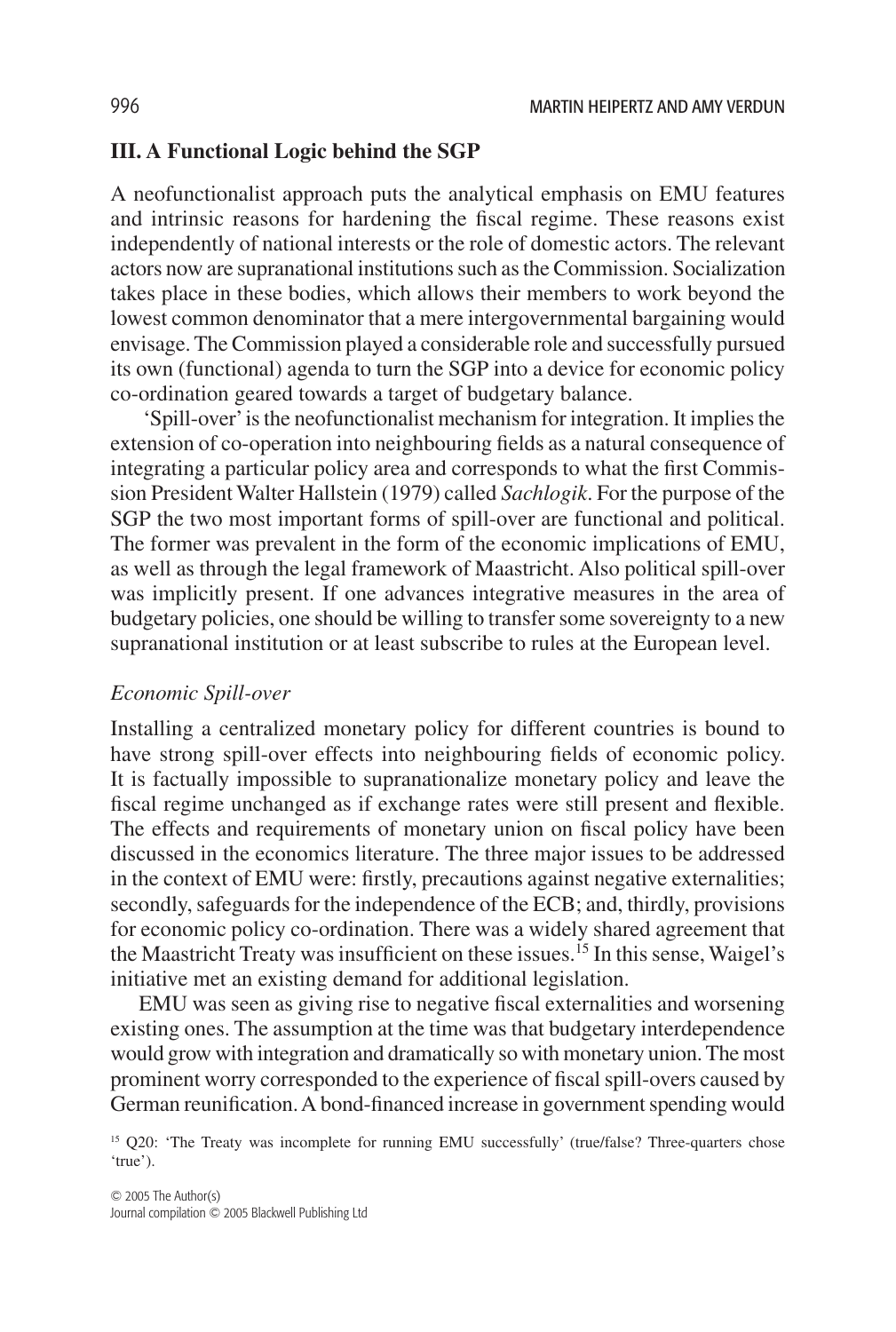cause the money supply in the euro area to rise, thereby fuelling inflationary pressures. In response, the ECB would be forced to increase interest rates, depressing investment and consumption. A higher interest rate would cause the single currency to appreciate and the trade balance to deteriorate.

Another EMU-induced externality effect is that national exchange rates have been abandoned. Fiscal profligacy before EMU would have had a depreciating effect on the national currency in question, contributing to higher rates of inflation and interest. Once countries join the euro, however, this disciplinary effect is spread out over the entire currency area. The impact on the initial culprit is thereby reduced, while the effect is shared by all participating Member States. By suspending the disciplinary effect on national authorities, EMU hence aggravates an already existing deficit bias of public finance and encourages free-riding (Beetsma, 1999).

Another concern was that excessive deficits could undermine the political independence of the ECB, despite the no-bail out clause in the Treaty (Article 101). In fact, the almost complete reduction of risk premia on government bonds of high-debt countries in the run-up to stage three of EMU shows that the markets indeed anticipated a bail-out. The SGP hence appeared desirable as a way of 'safeguarding the credibility of ECB independence' (Artis and Winkler, 1997).

A further functional motive behind the SGP is the issue of co-ordinating national economic policies *vis-à-vis* the ECB's monetary stance (Begg, 2002). The goal of co-ordination is the attainment of an appropriate policy-mix between monetary and fiscal policy, possibly extending to wage policy. The policy mix, i.e. the combined effect of the co-ordinated policy fields, should maximize growth while simultaneously preserving price stability. The importance of coordination is increased if there are asymmetric shocks and divergence between the participating economies.

The SGP as originally proposed by Waigel was not intended as an additional instrument for policy co-ordination. However, the Commission identified the functional need for further tools of co-ordination and successfully moulded the Pact into a rudimentary device for that purpose, at least transcending the very limited binding nature of the Broad Economic Policy Guidelines (BEPGs) while retaining compatibility with them.<sup>16</sup> The crucial advantage of the SGP over the BEPGs and other 'soft' processes was seen to be its 'hard' nature of being backed by sanctions. At least, this seemed partly to close the gap left by the absence of a supranational institution responsible for economic policy co-ordination.

<sup>&</sup>lt;sup>16</sup> The Treaty contains an economic co-ordination framework centred on the BEPG, which belongs to a set of loosely structured and non-enforceable policy co-ordination schemes subsumed under the heading of 'open method of co-ordination'.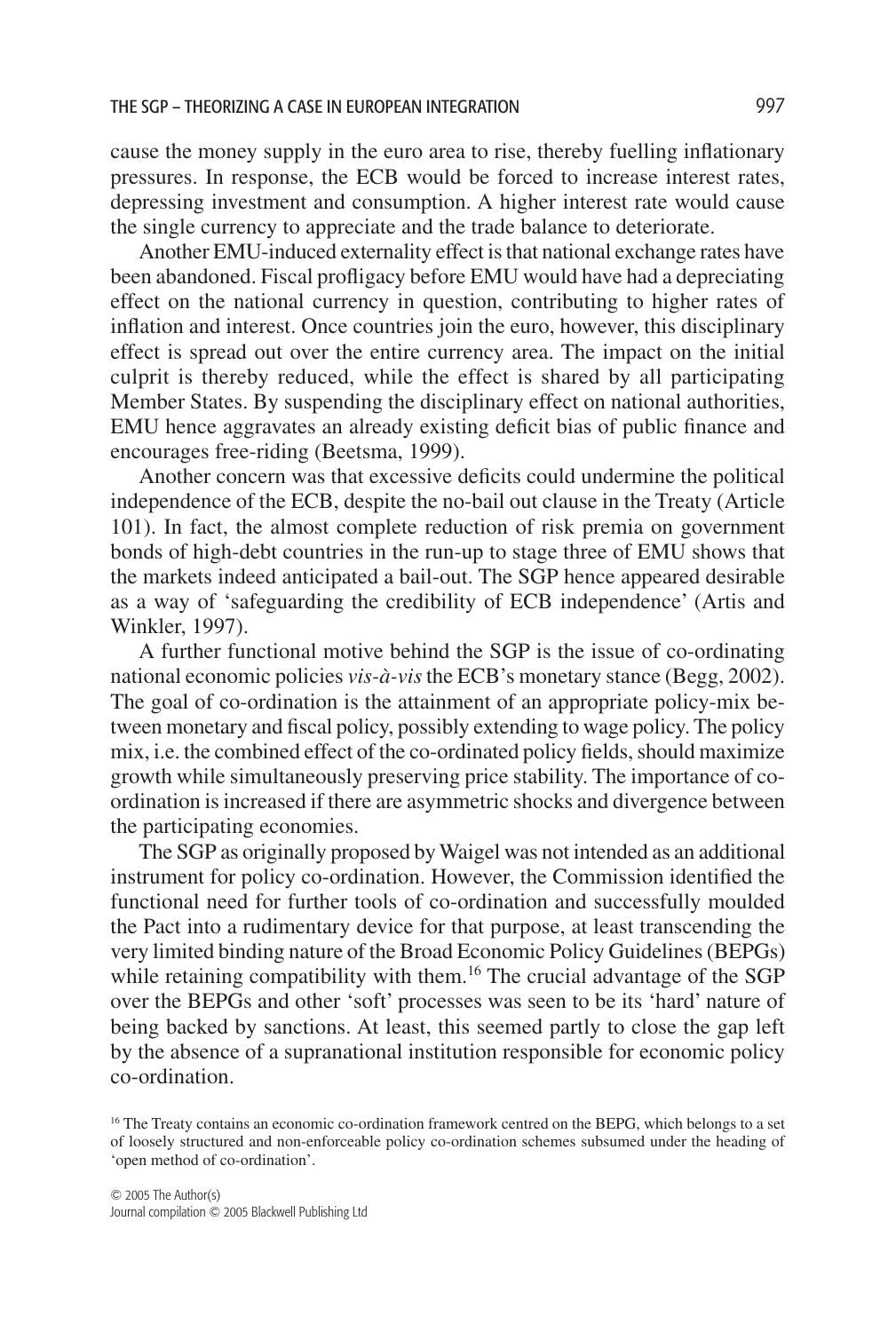## *Legal Spill-over*

Once Germany accepted that the SGP should be based on the Maastricht Treaty, a whole series of legal consequences ensued that can best be grasped by the concept of functional spill-over in the legal domain. The SGP had to be designed as an instrument of secondary Community law. By definition, secondary legislation has to be consistent with primary law. The relationship between the Treaty establishing the European Community (TEC) and the SGP can be seen as one of path dependence (Pierson, 1996).17 However, the functional limitations of the Treaty as discussed above cannot be effectively solved merely through secondary legislation. The regulations cannot qualitatively change the EDP as defined by Article 104. Likewise, the surveillance process does not meet the requirements of strategic co-ordination. Legal spill-over hence limited the degree to which economic spill-over could have an effect.

Nevertheless, the Pact has delivered some 'added value' to the TEC. It has shortened the timeline of the decision sequence, defined the distribution of possible fines (namely among the 'virtuous' Member States), clarified the notion of 'exceptional' and 'temporary' deficits as exemptions from sanctions, introduced an urgency procedure, and enabled the suspension of the EDP. It has also improved the transparency of the procedure: the Council is required to make public its recommendations as well as the voting behaviour of Member States. Finally, the SGP has helped to raise general awareness of the problems of fiscal policy in EMU.

#### *Political Spill-over*

In December 1991 in Maastricht, the heads of state and government decided that rules on budgetary deficits in conjunction with multilateral surveillance would suffice. The fact that they did not transfer powers to a new political body can be seen as lack of political spill-over. In fact, a base for political spill-over was initially proposed by the Germans in the form of a Stability Council dealing with excessive deficits. That part of the proposal was soon withdrawn as it seemed to be possible to mould it into a '*gouvernement économique*' (Verdun, (1996, 2003) entitled to give instructions to the ECB (which was unacceptable to the Germans).

The November 2003 crisis may suggest that rules are not as effective as a political body would be and that they cannot function in a power vacuum. But perhaps this lesson can only be learnt after experimenting with how rules alone can or cannot govern the complex and divergent economies of 12 countries. If this is true, then the legal spill-over of the Maastricht Treaty has to make way for the consequences of the economic spill-over in the form of a wholesale reform

<sup>17</sup> In that sense, also the reform of the Pact in 2005 was path dependent.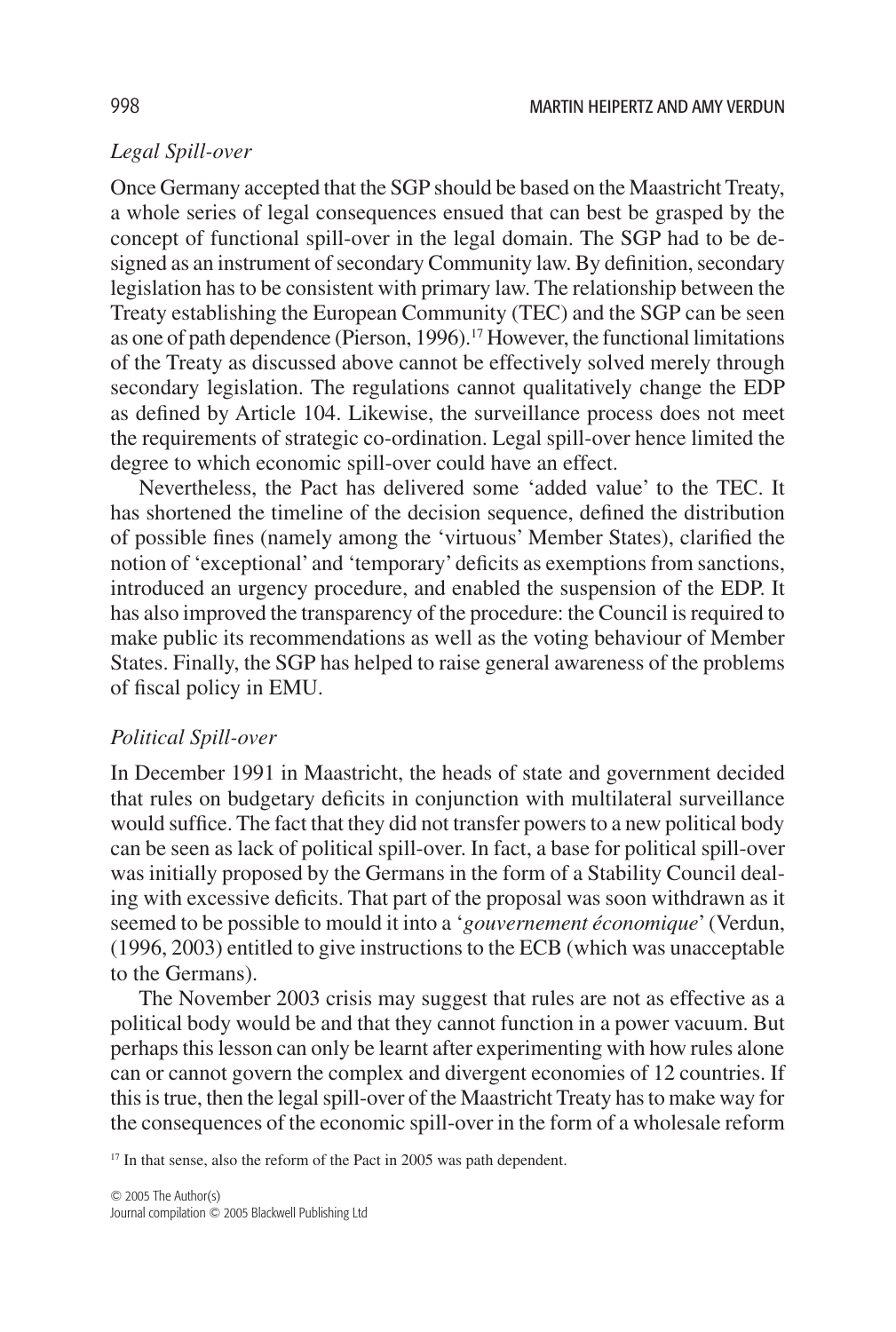of the fiscal regime. Following this logic, one could argue, speculatively, that political spill-over might emerge.18 Yet political reality suggests that concrete transfer of sovereignty to a 'supranational political fiscal body' is unlikely to happen in the near future.

In sum, a functional approach is able to explain parts of the process that led to the creation of the SGP by focusing on the spill-overs and path dependencies in the process. It accounts for the direction of policy-making through functional logic. Yet, legal spill-over defines the limits of economic spill-over. One might argue that the legal dimension of the functionalist logic trumps the economic dimension. Beyond that, the neofunctionalist approach explains how Waigel's initial proposal, which was underdeveloped and focused mainly on securing restrictions on budgetary deficits in stage three of EMU, also triggered regulation on multilateral surveillance and co-ordination. The SGP became firmly embedded in a set of rules as part of the EMU framework. The functionalist logic of (legal) spill-over explains why Member States who had already accepted the rules on budgetary deficits in the Delors Committee and the Maastricht Treaty, then logically continued to accept that 'regime' as the way to move forward when the demand for further policy-making emerged.

However, the neofunctionalist approach, like the other theoretical avenues in isolation, does not account for the entire SGP case. The role of experts and their ideational underpinnings are taken up in the following section.

## **IV. The SGP and an Expertocratic Approach**

In recent years, European integration theories have been strongly influenced by the emergence of ideas-focused or knowledge-based approaches (Christiansen *et al.*, 1999; Jacobsen, 1995; Parsons, 2002; Radaelli, 1999; Risse, 2000; Verdun 1999). This article proposes to organize in a systematic manner the multitude of 'approaches' that could be captured under this heading. The focus is on the importance of experts, expertise, policy learning, socialization, expert communities, ideas and paradigms. This is labelled an 'expertocratic approach'.<sup>19</sup> The terms used would be defined as follows. An 'expert' is a person who has 'expertise' over the subject in question, which usually contains complex and technical matter. 'Expertise' is subject knowledge at a 'high' level, resulting

<sup>&</sup>lt;sup>18</sup> Note that the Constitutional Treaty would have moved a little further in this direction.

<sup>&</sup>lt;sup>19</sup> The rule of experts, from Greek 'kratein' (to rule). The word 'expert' or 'experience' comes from Latin 'experiri' which means 'to try'. Thus those rule who have tried out things and are therefore experienced. Expertocracy is close to, but not identical with, concepts of bureaucracy (Allison, 1971). Bureaucracies consist of experts in hierarchical institutions, such as national ministries or the Commission. The concept of expertocracy is more general and tries to capture expert interaction in hierarchical as well as non-hierarchical situations, such as the MC. The members of the MC are part of hierarchical structures within their national bureaucracies, but assemble in Brussels as a non-hierarchical group. Bureaucratic institutions represent corporate actors, whereas the notion of expertocracy also comprises composite actors (Scharpf, 1997).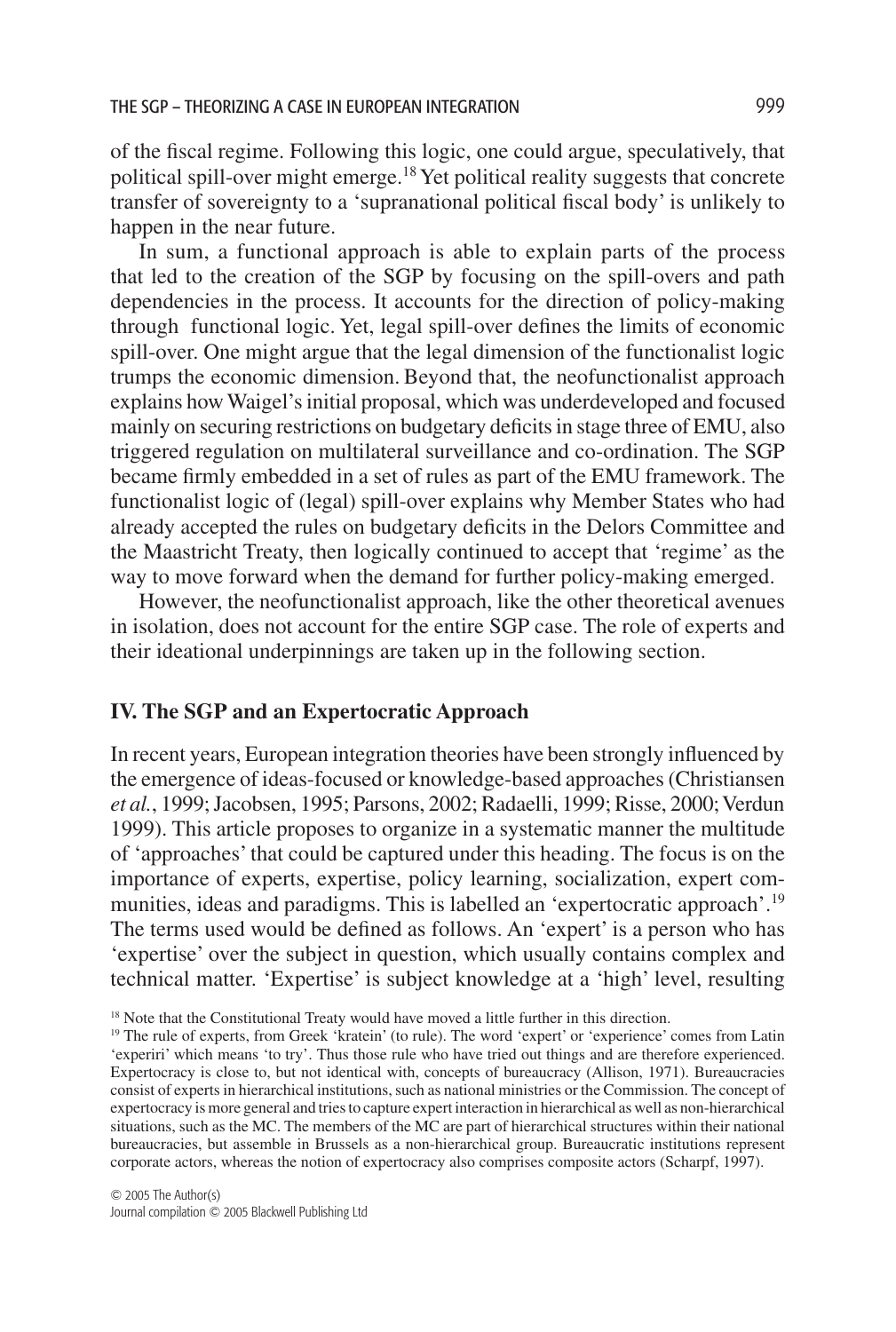from substantial academic training and professional experience. Collective expertise has been gathered over time through trial and error in the policymaking domain (often referred to in the literature as 'policy learning'). When experts collaborate with one another in a professional setting, they become socialized. This 'socialization' process reduces the set of acceptable ideas and behaviour – it makes for small and exclusive 'expert communities'. Within these communities experts have privileged access to information which perpetuates existing group structures and partially explains the dependence of political actors on experts. They process this information through the incorporation of certain 'paradigms' and 'ideas'. 'Paradigms' contain fundamental principles which are upheld over a longer period of time and form the world view of the experts. The paradigm makes up a certain way to see the (economic) world; it is a mentally constructed model of reality (e.g. the 'stability' paradigm). The term 'ideas' is used to describe the variety of ways in which one can 'translate' the paradigm into practice. Note that we envisage that there can be a multitude of ideas on a continuum of possible variations.

In an expertocratic approach, the ideas carried by experts are crucial for understanding the integration process. The actual 'interests' and therefore the 'policy proposals' that are being negotiated should be seen in the light of how they were constructed. What paradigm and which ideas supported those particular interests? Which experts influenced the formulation of these interests? Experts as well as politicians jointly determine the process, building on each others' input. The experts provide the politician with ideas that he/she can use for his/her own political purposes. The politician can also ask the expert to work on a particular policy proposal that will serve the interests of the politician. There is a constant dialectic process between experts and politicians. The expert influences the politician and *vice versa*. This is particularly strong in the context of the Monetary Committee (MC), where experts usually have a wide margin of discretion to reach consensus within certain boundaries defined by the politicians.

## *The Stability Paradigm and Policy Learning*

There is one set of economic paradigms that has drawn support in the past three decades: the paradigms of 'neoliberalism', 'monetarism' (Johnson, 1998) and, in its expressive form for the management of economic policy (Henning 1994), the paradigm of 'stability' (Artis and Winkler, 1999) or 'sound money' (Dyson, 2000; Dyson and Featherstone, 1999; Marcussen, 2000; McNamara, 1998). Due to its success, the language and terminology of the stability paradigm ('price stability', 'consolidation', 'trust', 'sustainability' etc.) form the experts' understanding of economic policy and structure the economic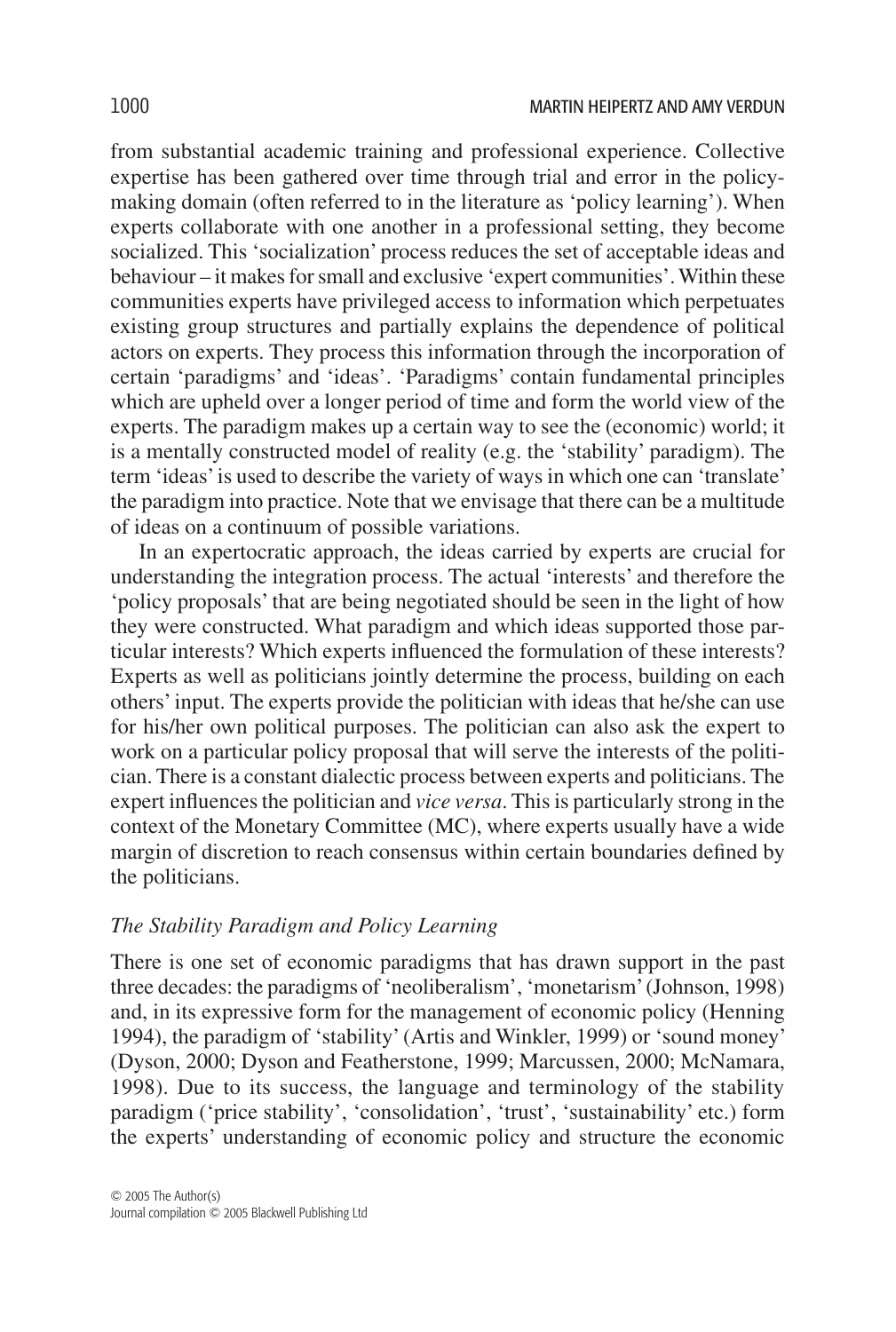#### THE SGP – THEORIZING A CASE IN EUROPEAN INTEGRATION

discourse. It is characterized by the following set of core principles: firstly, the overarching economic parameter to be attained is 'price stability', i.e. low rates of inflation; secondly, price stability is a precondition for growth, not its trade-off, and growth at the expense of price stability only translates into inflation; thirdly, price stability is ensured by a central bank that sets interest rates independently of the (opportunistic, time-inconsistent) political process; finally, the central bank can fulfil its mandate only if other fields of economic policy do not run counter, e.g. in the form of excessive wage bargains or high levels of public debt.

#### *A Peek Inside the Monetary Committee*

The Monetary Committee is a particularly influential advisory committee with a strong internal sense of belonging and its own particular culture (as identified by Hanny and Wessels, 1998; Verdun, 200b; and Westlake, 1995). The socialization that takes place between its members facilitates the canonization of jointly held views on economic and monetary policies in line with previous decisions. Members buy in to the broader framework and specific decisions taken earlier (basing a fiscal rule partially on the convergence criteria, accepting the 3 per cent criterion, etc.) or are socially isolated.

During MC meetings, Commission representatives and national delegations present preliminary policy papers. Through a dialectic process, these initial inputs<sup>20</sup> converge to a formal legislative proposal (Commission, 1996). MC meetings are generally based on frank interaction. After a *tour de table* members are informed of each others' starting points. Discussion and exchange of opinions are heard and mutual adjustment of the respective positions takes place. At the end a few options emerge or even boil down to a consensus solution. This is presented for official approval to the Ecofin ministers. Unresolved issues are postponed or referred to Ecofin for active deliberation. The MC aims at consensus decisions; there has been no practice of making decisions by voting. It is seen to play a double role. On the one hand, it takes on the form of a club of professional experts who share a common understanding of EMU. On the other hand, it acts as a group of dependent negotiators who bargain for the positions of their governments.

The MC became involved in the SGP through the request for draft legislation. Most aspects of the SGP and related matters were resolved in the  $MC<sup>21</sup>$ the medium-term deficit target, rules defining excessive deficits, calculation

<sup>&</sup>lt;sup>20</sup> 'Towards a Stability Pact' (II/11/96-EN dated 10 January 1996); 'A Stability Pact to Ensure Budgetary Discipline in EMU' (II/163/96-EN dated 18 March 1996); 'Ensuring Budgetary Discipline in Stage Three of EMU' (II/409/96-EN dated 19 July 1996) (for a detailed discussion of the SGP deliberations in the MC, see Costello, 2001).

<sup>&</sup>lt;sup>21</sup> Most interviewees agreed that as many as 95 per cent of all issues were dealt with in the Monetary Committee.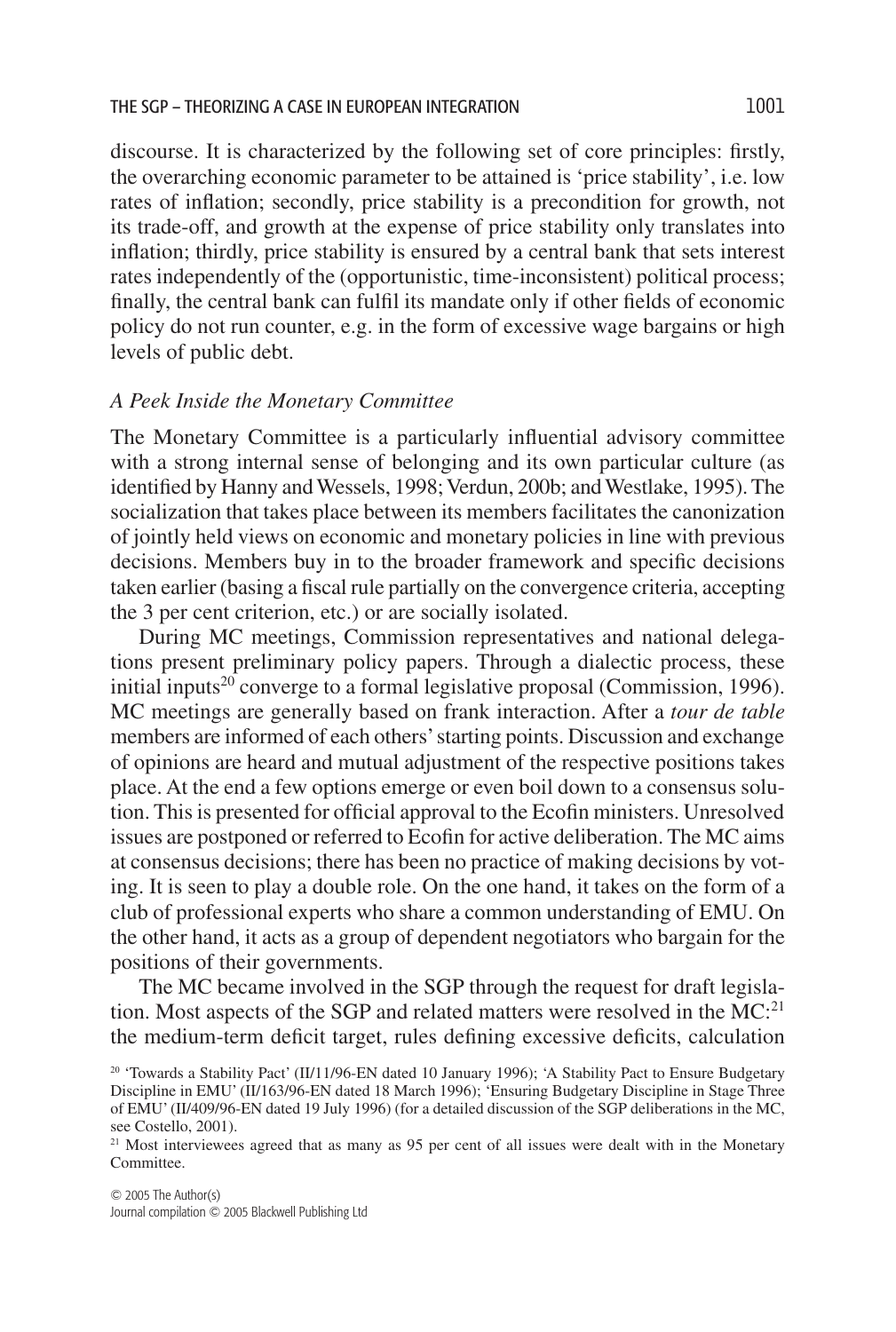of the deficit, the general design of a sanctioning mechanism in conjunction with a system of 'early warning', and rules pertaining to Member States who were not in EMU. Other issues were more contentious. The MC referred open questions on the dossiers to Ecofin . The important ones were regarding sanctions, automaticity, exemptions from sanctions, and the definition of a severe economic downturn (see above).

Turning to an evaluation, an expertocratic approach stresses the importance of the stability paradigm within which the experts operate in the MC. Their deliberations represent attempts to translate the paradigm into practice through the presentation of various ideas. These ideas represent expert views on a workable design that fulfils the legal and economic requirements of EMU (discussed in the previous section). Experts determined the range of policy options. They used the existing TEC framework to enhance economic co-ordination by integrating a strengthened multilateral surveillance scheme, as part of the SGP, into the BEPGs. The experts had no preference for connecting the fiscal framework with active employment policies as, for example, the new French socialist Prime Minster Lionel Jospin demanded in 1997. An expertocratic approach is a useful theoretical lens to tease out core elements of the SGP and therefore the crucial contribution of the Monetary Committee. As was seen above, other aspects of the SGP's origins and application are better explained with other approaches.

# **Conclusions: Implications for European Integration Theory**

This article asked the question, how can the most relevant approaches of European integration theory explain the creation of the SGP and its (non-) application? By looking at this question through four theoretical lenses, the article answers the question, but also broadens the understanding of European integration phenomena more generally. What was the outcome?

An intergovernmental approach expects that Member State governments determine the negotiations in the light of their interests. They succeed in doing so depending on their power and on how credibly they convey their determination to achieve a result close to their interests. This was found to be true insofar as the SGP is the outcome of a bargain between sovereign states. Those instances that were of a highly controversial nature and became 'political' had to be bargained and the results often reflected the power constellation behind national interests.

From the perspective of a domestic politics approach, the expectation was that the domestic situation of a government plays an important role in the creation of the SGP. Indeed, the German government's motivation to create a Stability Pact can be traced back to a need to sell monetary union to an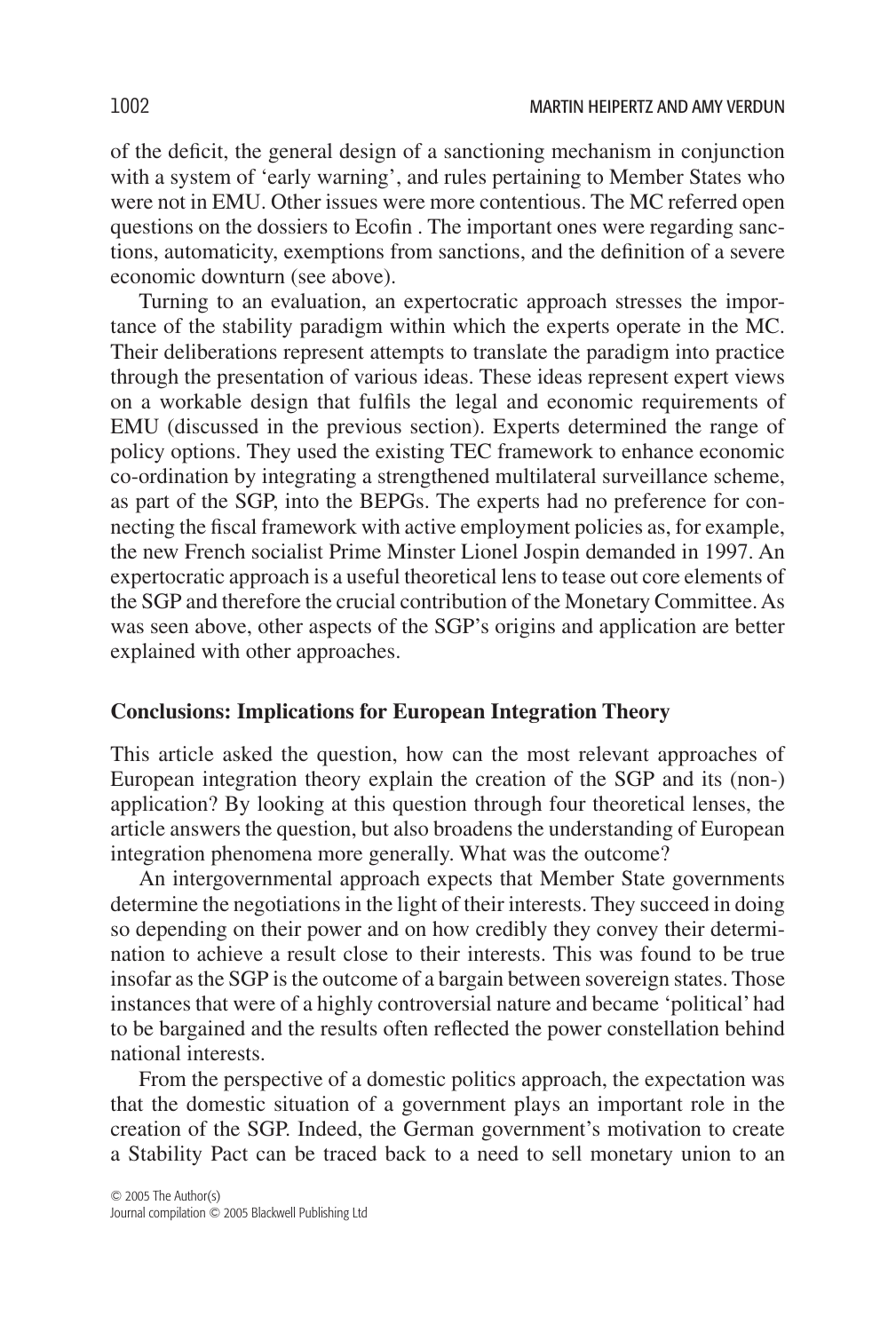increasingly EMU-sceptic domestic audience and to appease the Bundesbank. The French government gained cosmetic concessions in order to assure its domestic constituency. Likewise, the suspension of the SGP in November 2003 can be traced back to domestic considerations of the German government. Hence domestic politics often explains the timing of political initiatives and the degree of salience that is attached to them, i.e. the level to which the issue becomes 'political'.

A neofunctionalist view presumed that the functional implications of EMU require further economic co-ordination. Conversely, the Maastricht Treaty entails legal restrictions on integration in this area, which makes a rules-based approach most attractive. Evidence was indeed found for the presence of this type of tension between two opposing functional logics. It was no surprise to any informed actor at the time that some kind of policy initiative in this field would come after stage two of EMU had started. Hence, neofunctionalism explains the type of policy initiative as well as its framework and direction, given the policy problem from which it originated.

Lastly, focusing on ideas and experts entailed that the realm of acceptable solutions is predetermined by the ideas of experts, who subscribe to a dominant paradigm on economic policy. Changes in these ideas occur through policy learning and exchanges, while the principles of the paradigm remain untouched. The empirical results based on interviews and completed questionnaires strongly confirm this expectation. Experts and ideas explain the actual content of the policy-making process.

In the light of ongoing discussions in the political science discipline about the usefulness of theories, one should try to find the most suitable approach(es) for the case at hand. If the case is of a 'macro' nature, in the sense that there are various dimensions to the issue under discussion, then eclecticism seems warranted. Arguing against the insights obtained through another approach might not be helpful. One single theoretical approach would be overburdened with the task of accounting comprehensively for a complex policy process. If the subject of scientific enquiry is indeed to understand the broader dimension of a policy *process* rather than for theoretical purposes merely focusing on the *outcome* or a particular *aspect of the process*, then eclecticism represents the right methodological choice as a way of trading depth for breadth of analysis.

In conclusion, the Stability and Growth Pact represents an interesting case in which budgetary policy is subjected to European integration through the imposition of rules. Several factors together form an explanation of the policy process behind this outcome: intergovernmental bargaining, domestic politics, functional logic, and the role of experts and ideas. Being eclectic on theoretical avenues has offered an opportunity to think about these matters in a broad perspective. An eclectic analysis of the 2005 reform of the SGP, as well as of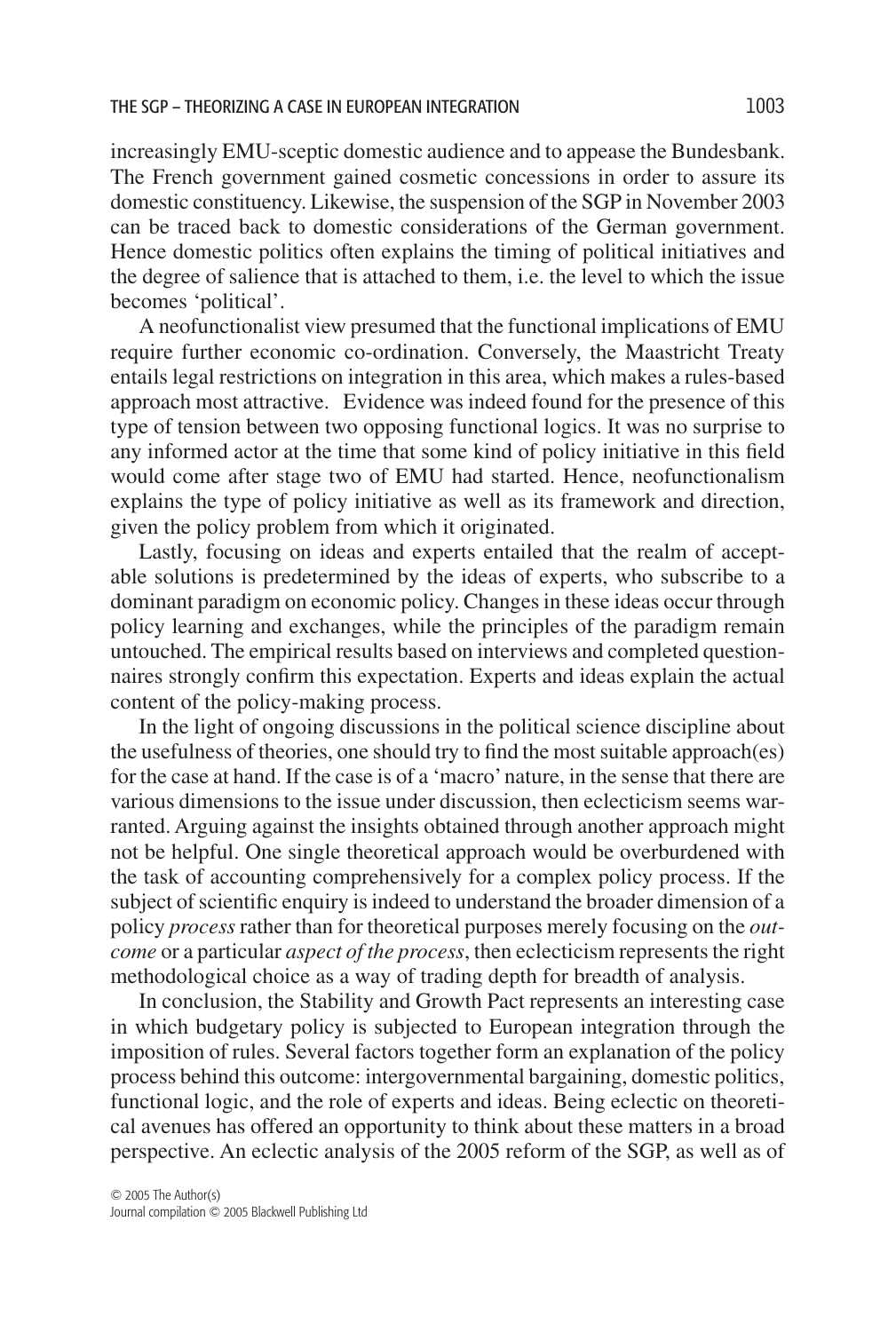the implementation of the revised rules, appears to be the logical next step in the intellectual appraisal of governance in EMU.

| Correspondence:                      |                                 |
|--------------------------------------|---------------------------------|
| Martin Heipertz                      | Amy Verdun                      |
| International and European Relations | Department of Political Science |
| European Central Bank                | University of Victoria          |
| Postfach 16 03 19                    | PO Box 3050 Victoria BC         |
| D-60066 Frankfurt am Main, Germany   | Canada V8W 3P5                  |
| email: martin.heipertz@ecb.int       | email: averdun@uvic.ca          |

# **References**

- Allensbacher Archiv (1995) 'IfD Umfragen 6013'. Institut für Demoskopie, Allensbach.
- Allison, G. (1971) *Essence of Decision Explaining the Cuban Missile Crisis* (Boston: Little).
- Artis, M.J. and Winkler. B. (1997) 'The Stability Pact: Safeguarding the Credibility of the European Central Bank.' CEPR Discussion Paper 1688.
- Artis, M.J. and Winkler, B. (1999) 'The Stability Pact: Trading off Flexibility for Credibility?' In Hughes Hallett, A., Hutchison, M.M. and Jensen, S.E.H. (eds) *Fiscal Aspects of European Monetary Integration* (New York: Cambridge University Press).
- Beetsma, R.M.W. J. (1999) 'The Stability and Growth Pact in a Model with Politically Induced Deficit Biases'. In Hughes Hallett, A., Hutchison, M.M. and Jensen, S.E.H. (eds) *Fiscal Aspects of European Monetary Integration* (New York: Cambridge University Press).
- Begg, I. (ed.) (2002) *Europe: Government and Money; Running EMU: The Challenges of Policy Co-ordination* (London: Federal Trust).
- Bulmer, S. (1983) 'Domestic Politics and European Community Policy-Making.' *Journal of Common Market Studies,* Vol. 21, No. 4, pp. 349–63.
- Caporaso, J. (1996) 'The European Union and Forms of State: Westphalian, Regulatory or Post-modern'. *Journal of Common Market Studies,* Vol. 34, No. 1, pp. 29–52.
- Christiansen, T., Jørgensen, K-E. and Wiener, A. (1999) 'The Social Construction of Europe'. *Journal of European Public Policy,* Vol. 6, No. 4, pp. 528–44.
- Commission of the European Communities (1995) 'Europinion No. 5'. Available at «http://www.europa.eu.int/comm/public\_opinion/archives/europinion\_cts/eo5/ eo5\_en.htm».
- Commission of the European Communities (1996) 'Stability Pact for Ensuring Budgetary Discipline in Stage Three of EMU'. *Agence Europe*. Europe Documents.
- Costello, D. (2001) 'The SGP: How did we get there?'. In Brunila, A., Buti, M. and Franco, D. (eds) *The Stability and Growth Pact: The Architecture of Fiscal Policy in EMU* (Basingstoke/New York: Palgrave).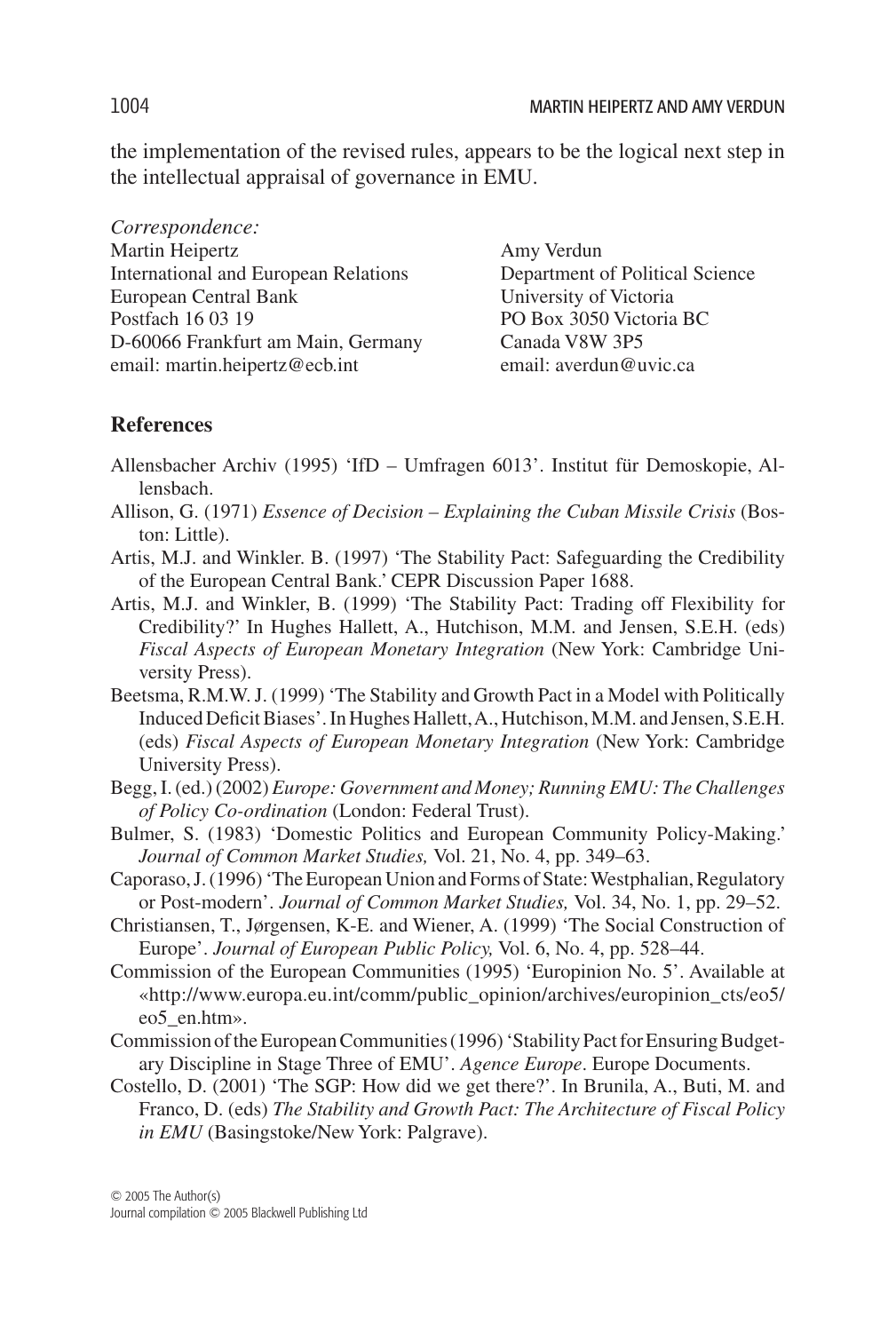- Deutsche Bundesbank (1992) 'Stellungnahme des Zentralbankrats: Die Beschlüsse von Maastricht zur Europäischen Wirtschafts- und Währungsunion'. *Monatsbericht*, 53pp.
- Deutsche Bundesbank (1998) 'Stellungnahme des Zentralbankrates zur Konvergenzlage in der Europäischen Union im Hinblick auf die dritte Stufe der Wirtschafts- und Währungsunion'. *Monatsbericht,* April.
- Dyson, K.H.F. (2000) *The Politics of the Euro-zone: Stability or Breakdown?* (Oxford/New York: Oxford University Press).
- Dyson, K.H.F. and Featherstone, K. (1996) 'Italy and EMU as Vincolo Esterno'. *Journal of South European Society and Politics,* Vol. 2, No. 3, pp. 272–99.
- Dyson, K.H.F. and Featherstone, K. (1999) *The Road to Maastricht: Negotiating Economic and Monetary Union* (Oxford/New York: Oxford University Press).
- Garrett, G. (1994) 'The Politics of Maastricht'. In Eichengreen, B.J. and Frieden, J.A. (eds) *The Political Economy of European Monetary Unification* (Boulder, CO: Westview).
- Grieco, J.M. (1995) 'The Maastricht Treaty, Economic and Monetary Union and the Neorealist Research Programme'. *Review of International Studies,* Vol. 21, No. 1, pp. 21–40.
- Haas, E.B. (1964) *Beyond the Nation-State. Political, Social, and Economic Forces 1950–57 (*Stanford: Stanford University Press).
- Haas, P.M. (1992) 'Introduction: Epistemic Communities and International Policy Co-ordination'. *International Organization,* Vol. 46, No. 1, pp. 1–35.
- Hallstein, W. (1979) *Die Europäische Gemeinschaft* (Düsseldorf/Wien: Econ-Verlag.
- Hanny, B. and Wessels,W. (1998) 'The Monetary Committee: Significant though not Typical Case'. In van Schendelen, M.P.C.M. (ed.) *EU Committees as Influential Policymakers* (Aldershot: Ashgate).
- Heipertz, M. (2001) 'How Strong was the Bundesbank? A Case Study in the Policymaking of German and European Monetary Union'. CEPS Working Document 172, September.
- Heipertz, M. and Verdun, A. (2004a) 'The Dog that Would Never Bite? What we can Learn from the Origins of the Stability and Growth Pact'. *Journal of European Public Policy,* Vol. 11, No. 5, pp. 765–80.
- Heipertz, M. and Verdun, A. (2004b) 'Ruling Europe Theory and Politics of the Stability and Growth Pact'. Unpublished ms, Max Planck Institute for the Study of Societies, available at «http://www.mpi-fg-koeln.mpg.de/people/hz/Dokumente/ hz-av gesamt.pdf».
- Henning, R. (1994) 'Management of Economic Policy in the European Community'. In Harrison, G.J. (ed.) *Europe and the United States: Competition and Co-operation in the 1990s* (Armonk: Sharpe).
- Hix, S. (1994) 'Approaches to the Study of the European Community: The Challenge to Comparative Politics'. *West European Politics,* Vol. 17, No. 1, pp. 1–30.
- Hoffmann, S. (1966) 'Obstinate or Obsolete: The Fate of the Nation-state and the Case of Western Europe?' *Daedalus,* Vol. 95, No. 3, pp. 862–916.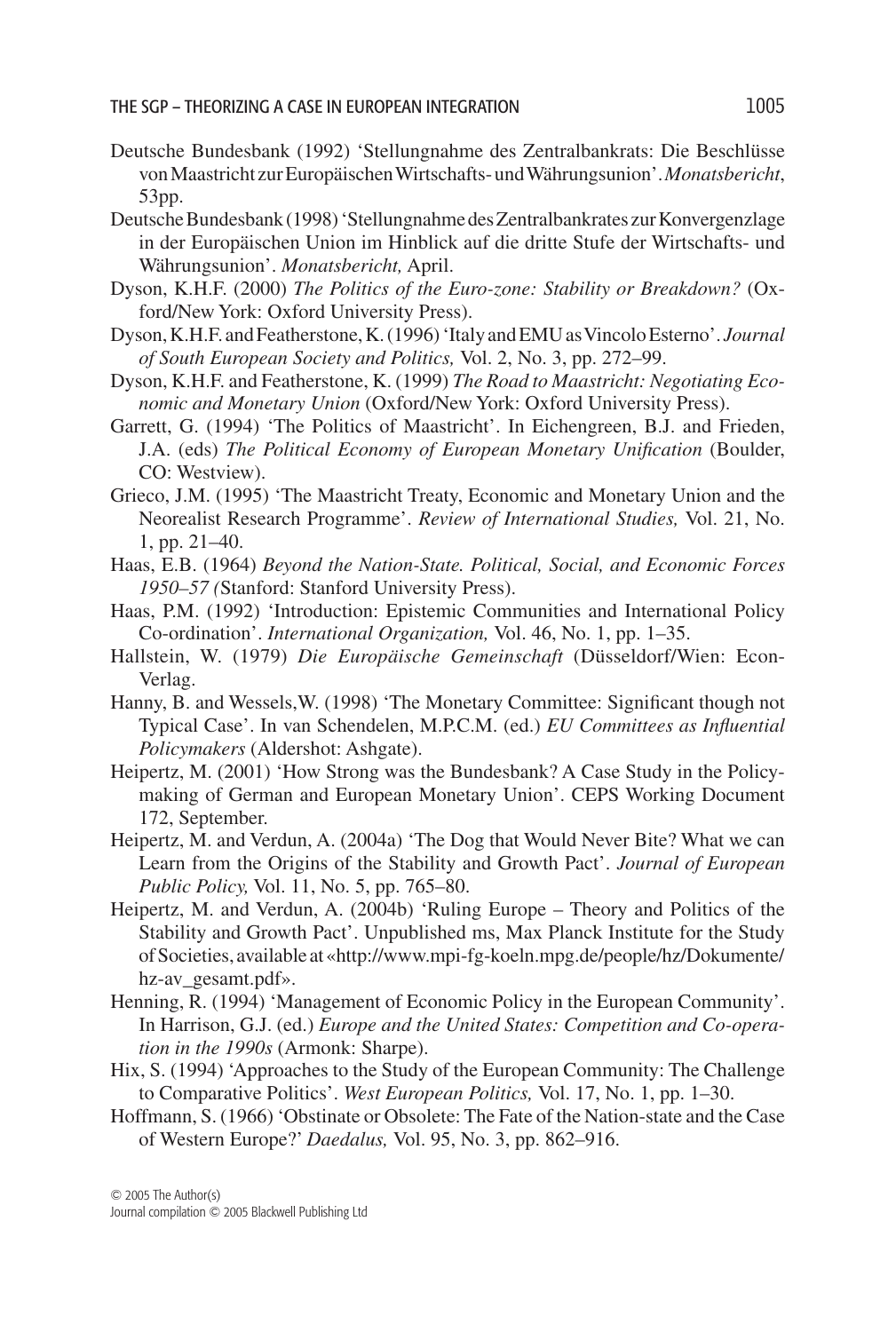- Huelshoff, M.G. (1994) 'Domestic Politics and Dynamic Issue Linkages A Reformulation of Integration Theory'. *International Studies Quarterly,* Vol. 38, No. 2, pp. 255–79.
- Jacobsen, J.K. (1995) 'Much Ado About Ideas: The Cognitive Factor in Economic Policy'. *World Politics,* No. 47, pp. 283–310.
- Johnson, P.A. (1998) *The Government of Money: Monetarism in Germany and the United States* (Ithaca: Cornell University Press).
- Lehment, H. and Scheide, J. (1995) 'Der Fahrplan für die Europäische Währungsunion: Noch erheblicher Handlungs- und Klärungsbedarf'. Kiel Discussion Papers 259.
- McNamara, K.R. (1994) 'Economic and Monetary Union: Do Domestic Politics Really Matter?'. Paper Presented at the American Political Science Association Annual Meeting.
- McNamara, K.R. (1998) *The Currency of Ideas: Monetary Politics in the European Union* (Ithaca: Cornell University Press).
- Marcussen, M. (2000) *Ideas and Elites: The Social Construction of Economic and Monetary Union* (Vilborg: Aalborg University Press).
- Martin, L.L. (1994) 'International and Domestic Institutions in the EMU Process'. In Eichengreen, B.J. and Frieden, J.A. (eds) *The Political Economy of European Monetary Unification* (Boulder, CO: Westview).
- Martin, L.L. (1995) 'The Influence of National Parliaments on European Integration'. In Eichengreen, B.J., Frieden, J.A. and von Hagen, J. (eds) *Politics and Institutions in an Integrated Europe* (Berlin: Springer).
- Milesi, G. (1998) *Le roman de l'euro* (Paris: Hachette littératures).
- Moravcsik, A. (1998) *The Choice for Europe: Social Purpose and State Power from Messina to Maastricht* (Ithaca: Cornell University Press).
- Parsons, C. (2002) 'Showing Ideas as Causes: The Origins of the European Union'. *International Organization,* Vol. 56, No. 1, pp. 47–84.
- Pierson, P. (1996) 'The Path to European Integration: A Historical Institutionalist Analysis.' *Comparative Political Studies,* Vol. 29, No. 2, pp*.* 123–63.
- Puetter, U. (2004) 'Governing Informally: The Role of the Eurogroup in EMU and the Stability and Growth Pact'. *Journal of European Public Policy,* Vol. 11, pp. 854–70 .
- Radaelli, C.M. (1995) 'The Role of Knowledge in the Policy Process'. *Journal of European Public Policy,* Vol. 2, No. 2, pp. 159–84.
- Radaelli, C.M. (1999) *Technocracy in the European Union* (London/New York: Longman).
- Risse, T. (2000) ''Let's Argue!': Communicative Action in World Politics'. *International Organization,* Vol. 54, No. 1, pp. 1–40.
- Risse-Kappen, T. (1996) 'Exploring the Nature of the Beast: International Relations Theory and Comparative Policy Analysis Meet the European Union'. *Journal of Common Market Studies,* Vol. 34, No. 1, pp. 53–80.
- Sandholtz, W. (1993) 'Choosing Union: Monetary Politics and Maastricht'. *International Organization,* Vol. 47, No. 1, pp. 1–39.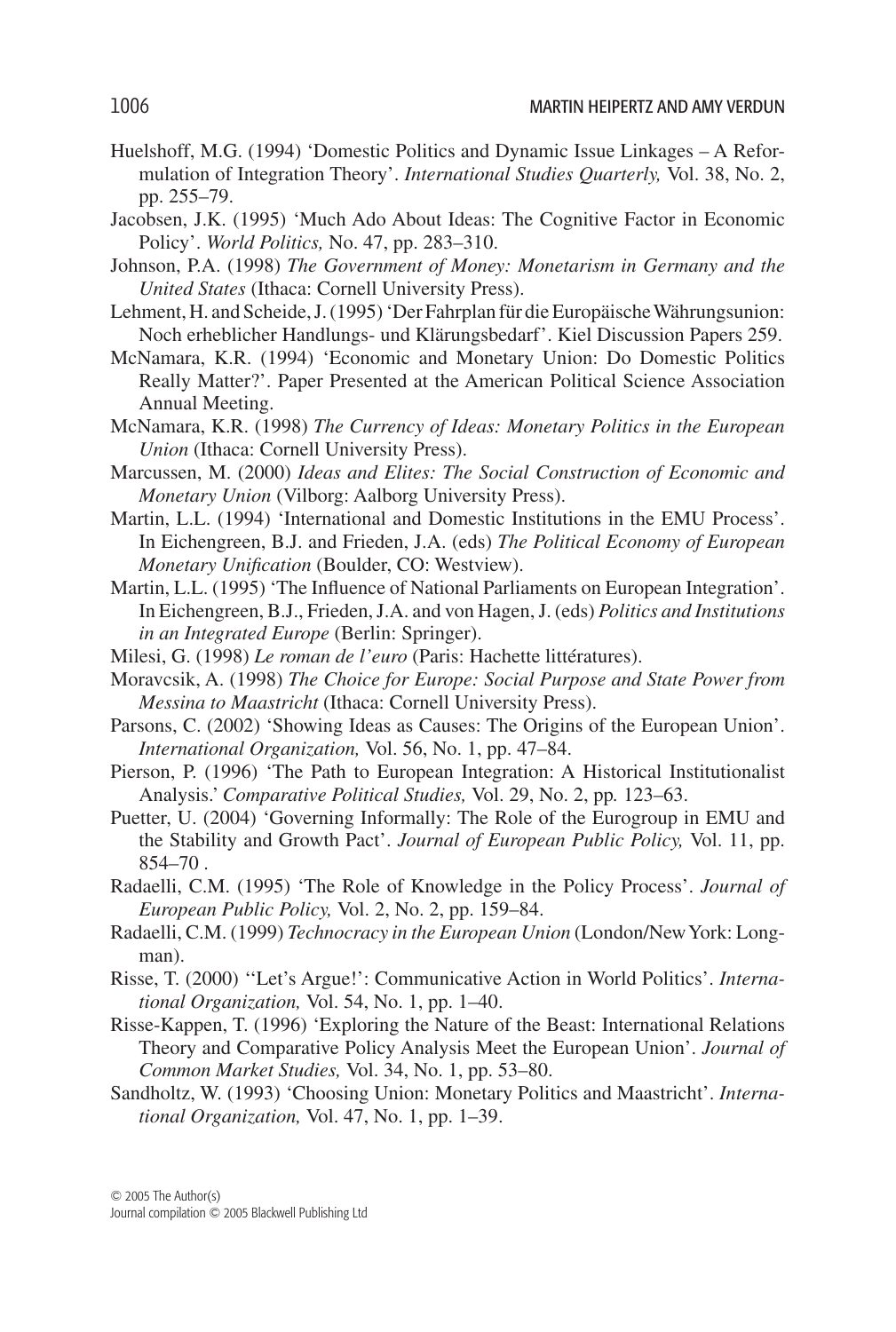- Scharpf, F.W. (1988) 'The Joint-Decision Trap Lessons from German Federalism and European-Integration'. *Public Administration,* Vol. 66, No. 3, pp. 239–78.
- Scharpf, F.W. (1997) *Games Real Actors Play: Actor-centered Institutionalism in Policy Research*. Theoretical Lenses on Public Policy Series (Boulder/Oxford: HarperCollins/Westview).
- Scharping, R. (1995) 'Zweite Lesung zum Haushaltsgesetz 1996'. Bonn, Bundestagsdrucksache 13/67, 8 November.
- Schmitter, P. (2004) 'Neofunctionalism'. In Wiener, A. and Diez, T. (eds) *European Integration Theory* (Oxford/New York: Oxford University Press).
- Stark, J. (2001) 'Genesis of a Pact'. In Brunila, A., Buti, M. and Franco, D. (eds) *The Stability and Growth Pact: The Architecture of Fiscal Policy in EMU* (New York: Palgrave).
- Verdun, A. (1996) 'An "Asymmetrical" Economic and Monetary Union in the EU: Perceptions of Monetary Authorities and Social Partners'. *Journal of European Integration*, Vol. 20, No. 1, pp. 59–81.
- Verdun, A. (1999) 'The Role of the Delors Committee in the Creation of EMU: An Epistemic Community?' *Journal of European Public Policy,* Vol. 6, No. 2), pp. 308–28.
- Verdun, A. (2000a) *European Responses to Globalization and Financial Market Integration. Perceptions of Economic and Monetary Union in Britain, France and Germany* (Basingstoke/New York: Palgrave/St. Martin's Press).
- Verdun, A. (2000b) 'Governing by Committee: The Case of the Monetary Committee'. In Christiansen, T. and Kirchner, E. (eds) *Committee Governance in the European Union* (Manchester: Manchester University Press).
- Verdun, A. (2002) 'Merging Neofunctionalism and Intergovernmentalism: Lessons from EMU'. In Verdun, A. (ed.) *The Euro: European Integration Theory and Economic and Monetary Union* (Boulder: Rowman and Littlefield).
- Verdun, A. (2003) 'La nécessité d'un "gouvernement économique" dans une UEM asymétrique. Les préoccupations françaises sont-elles justifiées?'. *Politique européenne*, No. 10, pp. 11–32.
- Westlake, M. (1995) *The Council of the European Union* (London: Cartermill).
- Young, R. (1999) 'The Politics of the Single Currency: Learning the Lessons of Maastricht'. *Journal of Common Market Studies,* Vol. 37, No. 2, pp. 295–316.